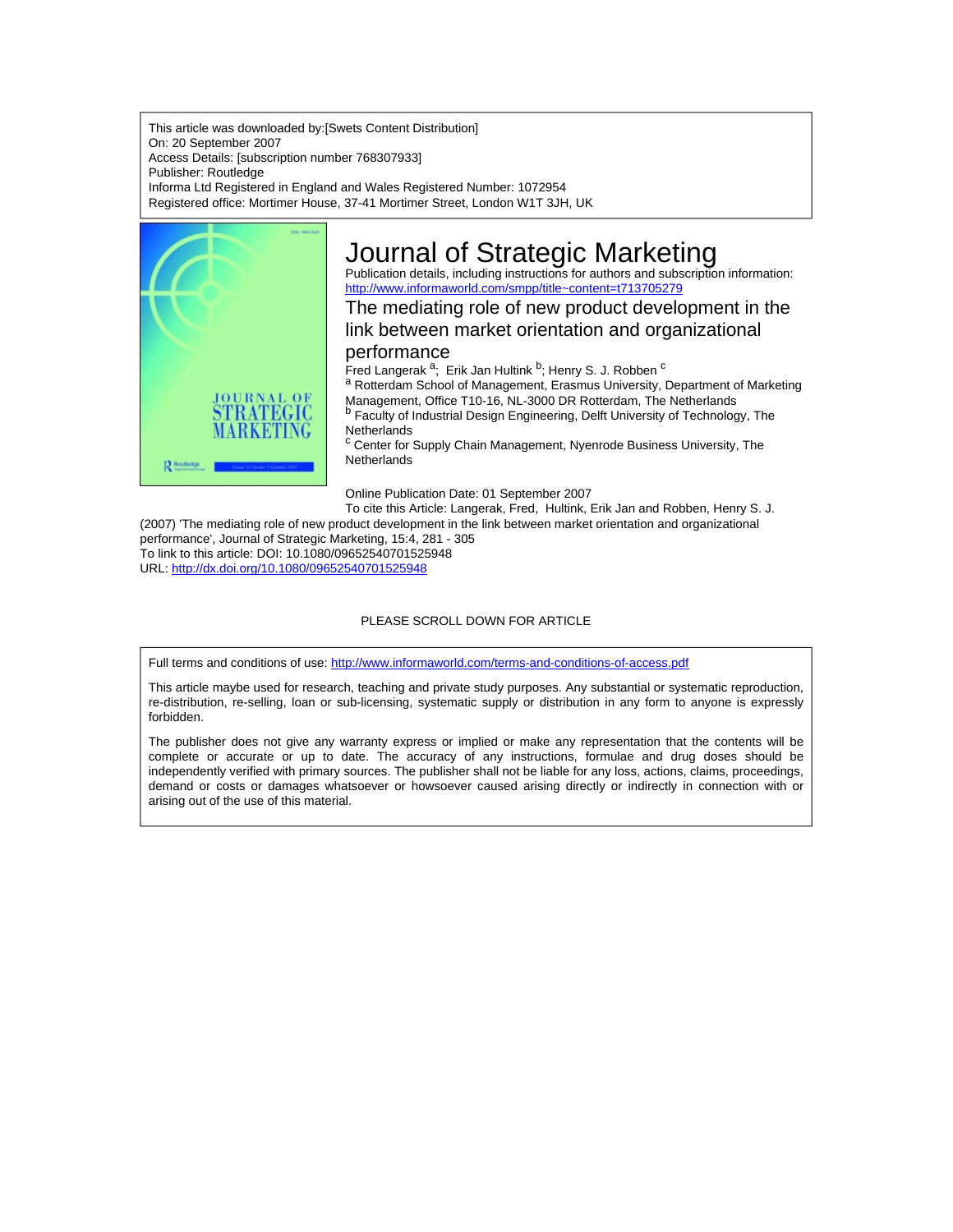# The mediating role of new product development in the link between market orientation and organizational performance

#### FRED LANGERAK\*

Rotterdam School of Management, Erasmus University, Department of Marketing Management, Office T10-16, P.O. Box 1738, NL-3000 DR Rotterdam, The Netherlands

#### ERIK JAN HULTINK

Faculty of Industrial Design Engineering, Delft University of Technology, The Netherlands

#### HENRY S. J. ROBBEN

Center for Supply Chain Management, Nyenrode Business University, The Netherlands

The proficiency in new product development activities may be the key to the conversion of a market-oriented culture into superior organizational performance through better new product performance. To examine this conjecture our study tests hypotheses on the mediating effects of the proficiency in new product development activities and new product performance on the relationship between market orientation and organizational performance. The results from a sample of 126 manufacturing firms present evidence for the mediating roles of the proficiency in commercialization activities and new product performance. These mediating roles are consistent for three moderator variables: technological turbulence, market turbulence and innovation strategy. Together our findings provide a better understanding of how a market-oriented culture leads to superior organizational performance.

KEYWORDS: Market orientation; innovation; performance

# INTRODUCTION

Market orientation is a business culture that: (1) places the highest priority on the profitable creation and maintenance of superior value for customers while considering the interest of other stakeholders; and (2) provides norms for behaviors regarding the organizational generation of, dissemination of, and responsiveness to market information (Deshpandé, Farley and Webster,

*<sup>\*</sup>* Corresponding author: Email: flangerak@rsm.nl

Journal of Strategic Marketing ISSN 0965-254X print/ISSN 1466-4488 online  $\oslash$  2007 Taylor & Francis http://www.tandf.co.uk/journals DOI: 10.1080/09652540701525948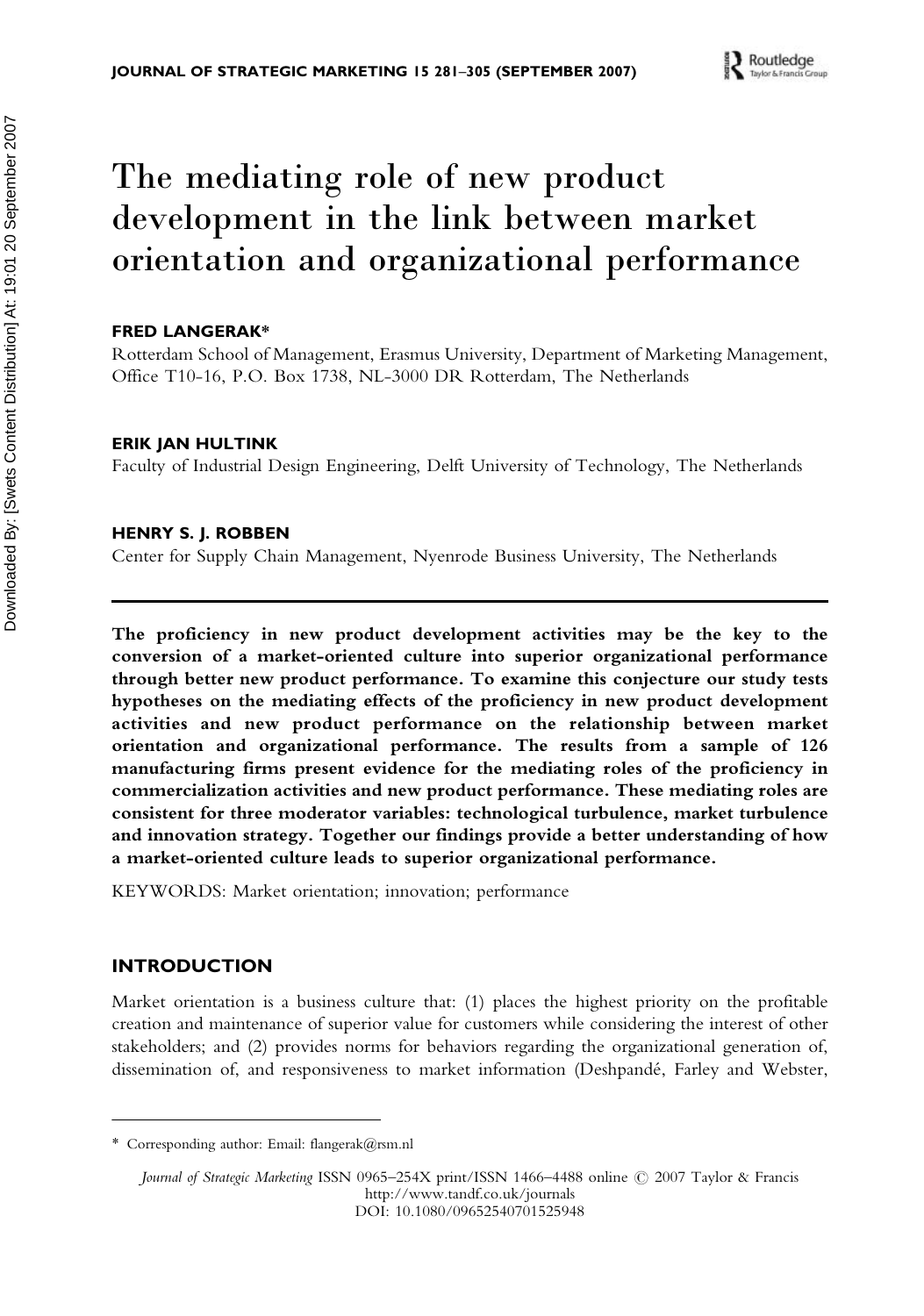1993; Kohli and Jaworski, 1990; Slater and Narver, 2000). Moreover, Hunt and Morgan (1995) state that a market-oriented culture produces a sustainable competitive advantage, and thus, superior long-run organizational performance.

Recently, Kirca, Jayachandran and Bearden (2005) have suggested that a market-oriented culture leads to superior performance, at least in part, because of the new products that are developed and brought to market. They maintain that having a market-oriented culture may lead to general benefits of the firm's marketing activities, but that the ability to develop and market new products, which present the characteristics necessary to be successful, may be critical. Han, Kim and Srivastava (1998) and Baker and Sinkula (1999b) have reinforced this wisdom by revealing that a market-oriented culture enhances organizational innovativeness and new product success, both of which, in turn improve organizational performance. These studies do not reveal through which new product development (NPD) activities a market-oriented culture is converted into superior performance. This is important, however, because it would inform managers about organizational traits through which they can influence new product performance, and hence organizational performance.

To emphasize this importance, our objective is to determine how critical proficiency in NPD is for a market-oriented firm to achieve superior organizational performance through better new product performance. Therefore, our study investigates whether the proficiency in NPD activities and new product performance mediate the relationship between market orientation and organizational performance. We do this by simultaneously investigating the interrelationships among market orientation, the proficiency in NPD activities, new product performance, and organizational performance.

The remainder of this article is structured as follows. Firstly, we review the literature on market orientation and NPD. Then, we present our conceptual model and the hypothesized relationships. Next, we explain the research methodology and review the findings from a sample of 126 manufacturing firms. Finally, we explore managerial implications, limitations and suggestions for further research.

### MARKET ORIENTATION

Homburg and Pflesser (2000) distinguish two complementary perspectives on market orientation: behavioral and cultural. The behavioral stream of market orientation research describes market orientation in terms of specific behaviors related to the generation and dissemination of market intelligence and the firm's responsiveness to it (Kohli and Jaworski, 1990). The cultural stream describes market orientation as a culture that creates an environment that maximizes opportunities for learning about markets, for sharing information among functions in the organization that allows for common interpretations, and for taking coordinated actions (Deshpandé et al., 1993; Slater and Narver, 1994a). The result is an integrated effort on the part of employees and across departments in an organization to create superior value for customers, which, in turn, gives rise to superior organizational performance (Jaworski and Kohli, 1993).

Narver and Slater (1998: 235) emphasize the importance of the cultural perspective in comparison to the behavioral approach: 'If a market orientation were simply a set of activities completely disassociated from the underlying belief system of an organization, then whatever an organization's culture, a market orientation could easily be implanted by the organization any time. But such is not what one observes'. Homburg and Pflesser (2000) emphasize, however, that research within the cultural perspective, although based on a cultural definition of market orientation, typically has conceptualized and measured market orientation in terms of behaviors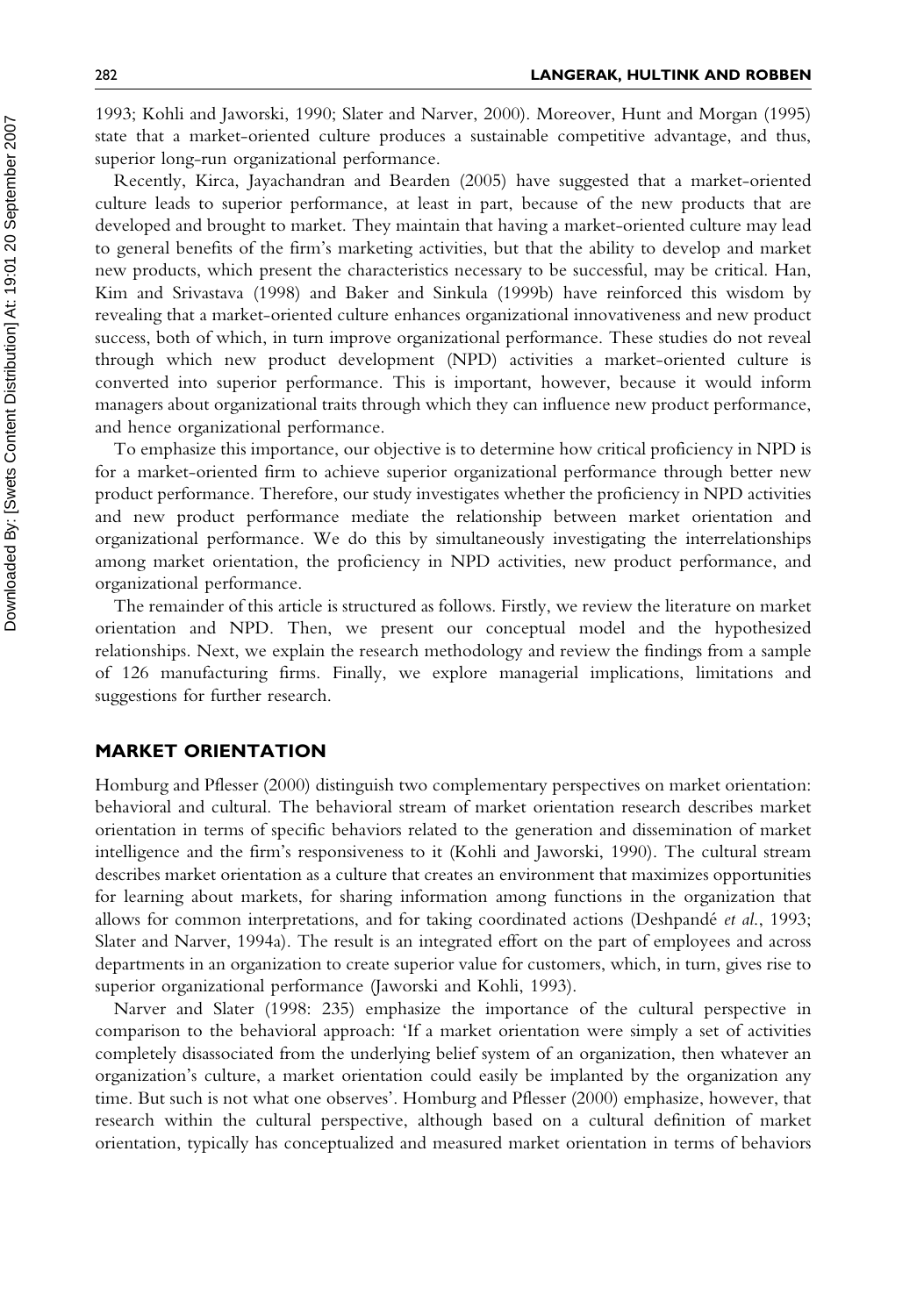related to organization-wide information processing (cf. Deshpandé et al., 1993; Narver and Slater, 1990).

Against this background, we adopt the cultural perspective on market orientation and define it as the organizational culture that most effectively and efficiently creates the necessary behaviors for the creation of superior value for buyers and, thus, superior organizational performance (Narver and Slater, 1990). The basic assumption is that these market-oriented behaviors reflect an underlying organizational culture that creates a setting conducive for effective and efficient organizational activities that lead to the creation of superior value for customers, which in turn results in superior organizational performance.

#### MARKET ORIENTATION AND NPD

From a strategic viewpoint a market orientation remains incomplete if we do not understand through which activities a market-oriented culture is transformed into superior value for customers (Han et al., 1998). Unfortunately, these activities have only received scant scholarly consideration. A noteworthy exception is Slater and Narver's (1994b) conceptual study in which they identify NPD as one of the core capabilities that converts a market-oriented culture into superior organizational performance. Their proposition is consistent with literature assuming that culture gives rise to specific organizational structures and processes, which in turn affect the nature and effectiveness of NPD activities and outcomes (Moorman, 1995). Slater and Narver (1994b) selected NPD as the mediating variable for two reasons. Firstly, NPD has emerged as one of the critical strategic concerns of firms in the past decades, as is evidenced by reports of returns on new products accounting for 50% or more of corporate revenues (Han et al., 1998). Second, prior research has indicated that NPD activities and outcomes are strongly influenced by the firm's capability to generate, disseminate and use market information (Griffin and Hauser, 1992). The rationale is that a market-oriented culture, and the associated information processing behaviors, reduces many risks associated with NPD. Not surprisingly, prior research reveals that market orientation is positively related to the number of new products introduced in the market place (Lukas and Ferrell, 2000) and to new product performance (e.g., Pelham and Wilson, 1996).

The empirical support for the mediating role of NPD in the relationship between a market orientation and organizational performance is however limited. Baker and Sinkula (1999b) reveal that a market-oriented culture leads to new product success, which, in turn, leads to superior organizational performance. Likewise, Han et al. (1998) show that market orientation enhances both technical and administrative innovations, which in turn improve organizational performance. Although both studies provide support that a market-oriented culture is transformed into superior organizational performance through NPD, they do not reveal through which NPD activities this culture is converted into superior performance. This is important to know because firms typically recognize 14 NPD activities distributed over three stages within the NPD process (see Appendix A).

Atuahene-Gima (1996) sheds some light on the role of NPD activities by demonstrating that interfunctional coordination mediates the relationship between market orientation and new product performance. This finding suggest that a market-oriented culture provides a unifying focus for the proficiency in at least one NPD activity within the organization to create superior value for customers and improve new product performance. Gatignon and Xuereb (1997) elaborate on this view by showing that the strategic orientation of the firm, which includes market orientation, leads to superior new product performance, because of the characteristics of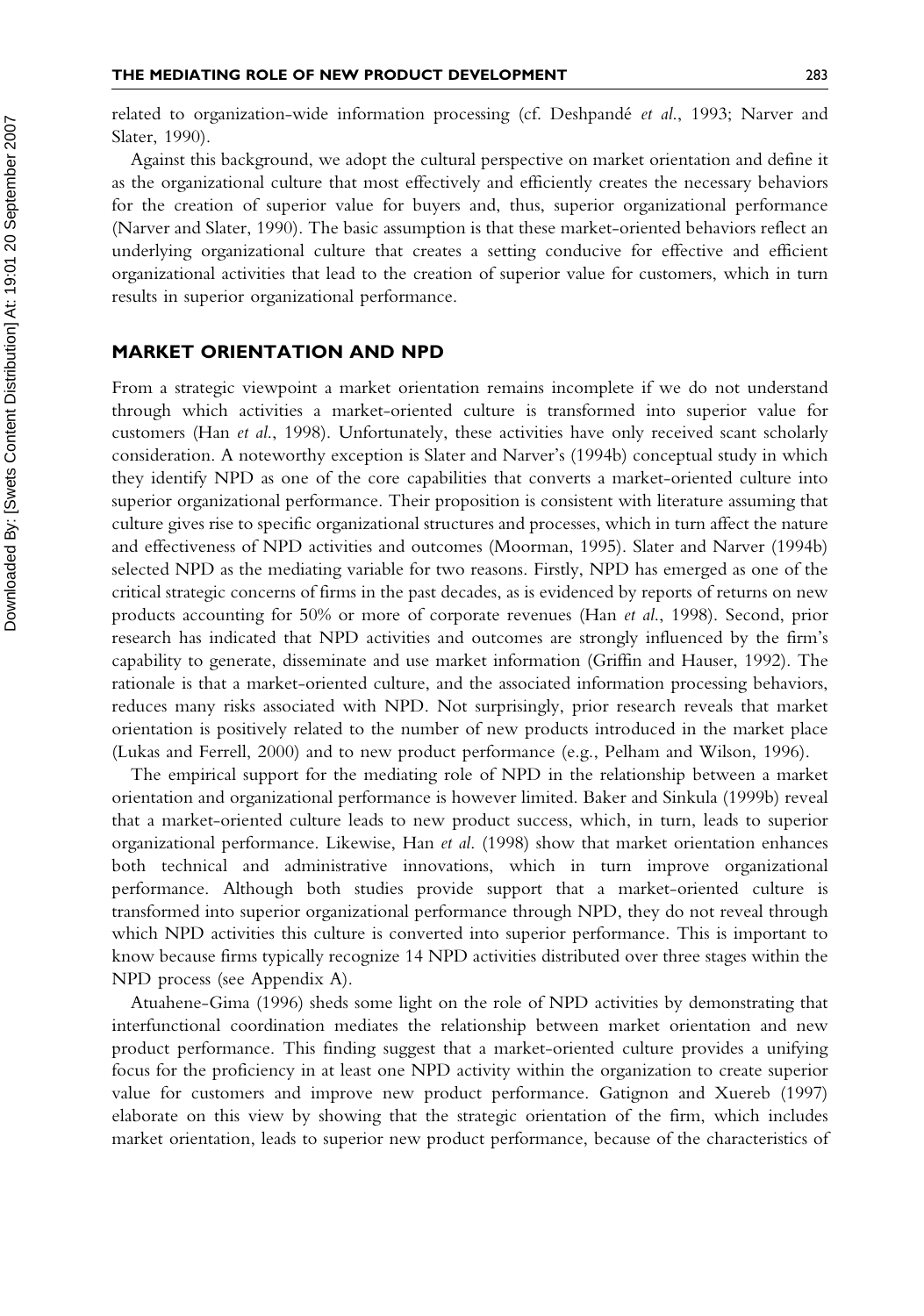the new product that is brought to market. The definition of these characteristics should be decided within the NPD process (Cooper, 1988).

Although fragmented and inconclusive, the empirical results provided by Atuahene-Gima (1995), Baker and Sinkula (1999b), Gatignon and Xuereb (1997) and Han et al. (1998) suggest that the relationship between market orientation and organizational performance depends, at least partly, on the extent to which a market-oriented culture affects the proficiency in NPD activities and new product performance.

# CONCEPTUAL MODEL AND HYPOTHESES

The review of the literature has led to the development of a conceptual model, shown in Fig. 1, which reveals that proficiency in NPD activities (i.e., predevelopment, development and commercialization) and new product performance mediate the link between market orientation



Paths estimated in model 1

------Additional paths estimated in model 2 in comparison to model 1

Additional path estimated in model 3 in comparison to model 2 .................

Test for moderating effects in model 3 -------

Figure 1. Testing for the mediating role of NPD in the link between market orientation and organizational performance.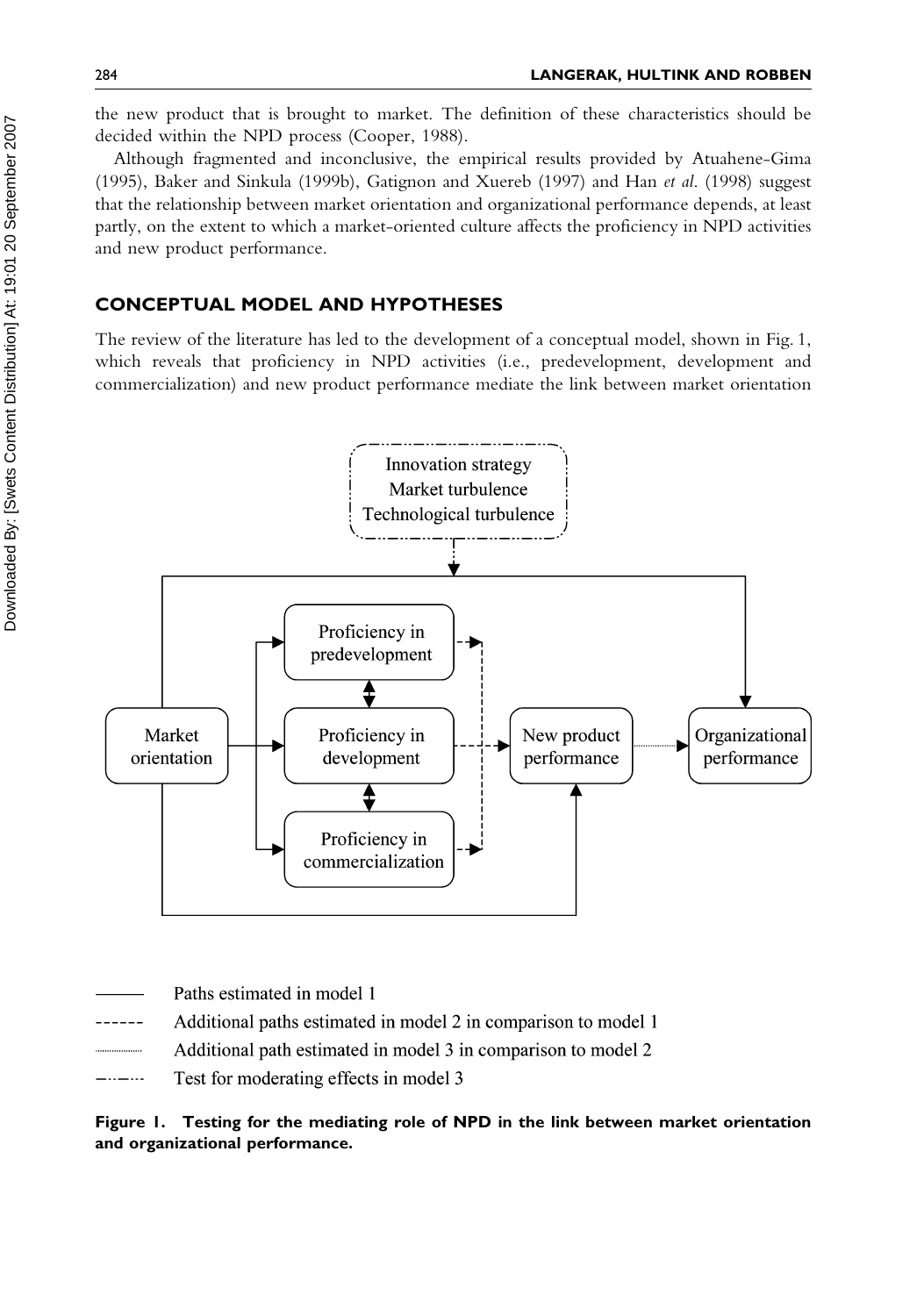and organizational performance. The model also proposes that market turbulence, technological turbulence and innovation strategy moderate the relationship between market orientation and organizational performance. We will develop our hypotheses below.

#### The mediating role of NPD proficiency

Baker and Sinkula (1999a), Pelham and Wilson (1996) and Slater and Narver (1994a) have shown that market orientation positively affects new product performance. By stating that a marketoriented culture embodies values and beliefs that guide organizational activities enhancing new product performance, these authors implicitly acknowledge the influence of market orientation on NPD activities. For example, Baker and Sinkula (1999a) assert that a market-oriented culture provides a unifying focus for the efforts and projects of individuals and departments in organizations. Similarly, Slater and Narver (1994a) note that market orientation creates the necessary behaviors for creating value for buyers, and thus continuous superior performance. Likewise, Pelham and Wilson (1996) assert that market orientation provides a unifying focus for the efforts and projects of individuals and departments in organizations, thereby leading to superior performance. Such a focus on teamwork is likely to take much of the fuzziness out of NPD, thereby improving the proficiency in NPD activities. Moreover, a market-oriented culture helps to achieve a holistic approach to NPD practices, thereby increasing the likelihood of new product success.

Atuahene-Gima (1995) provides some empirical support for the proposition that a marketoriented culture guides NPD activities by showing that market orientation positively influences the proficiency in idea screening, the training of sales and frontline personnel, post launch evaluation and market testing. Likewise, Troy, Szymanski and Varadarajan (2001) show that a market-oriented culture is positively related to idea generation, because more market information, which typically accrues to the market-oriented firm, is critical for recognizing new market opportunities and initiating creative output.

These results suggest that a market-oriented culture provides a unifying focus for the proficiency in a number of NPD activities within the organization to create superior value for customers through new products. This is important because proficiency in NPD activities is a fundamental requirement for new product performance. For example, Cooper (1979) reports a relationship between new product success and measures of proficiency in screening, preliminary market research, test marketing and launch proficiency. Likewise, Maidique and Zirger (1984: 201) conclude that NPD success is more likely when 'the R&D process is well planned and executed' and when 'the developing organization is proficient in marketing and commits a significant amount of its resources to selling and promoting the product'. Song and Parry (1996) also link measures of new product success to proficiencies in market research and launch. More evidence for the positive impact of proficiency in NPD on new product performance has been provided by, for example, Green, Barclay and Ryan (1995) and Hultink et al. (1998).

Based on the conceptual evidence and empirical findings that a market-oriented culture impacts the proficiency in NPD activities, and that proficiency in NPD is a fundamental requirement for new product success, there is no compelling argument as to why market orientation should have a direct effect on new product performance after controlling for its influence on new product performance through proficiency in NPD activities. Thus we hypothesize that:

H1: Proficiency in (a) predevelopment, (b) development, and (c) commercialization completely mediates the (positive) relationship between market orientation and new product performance.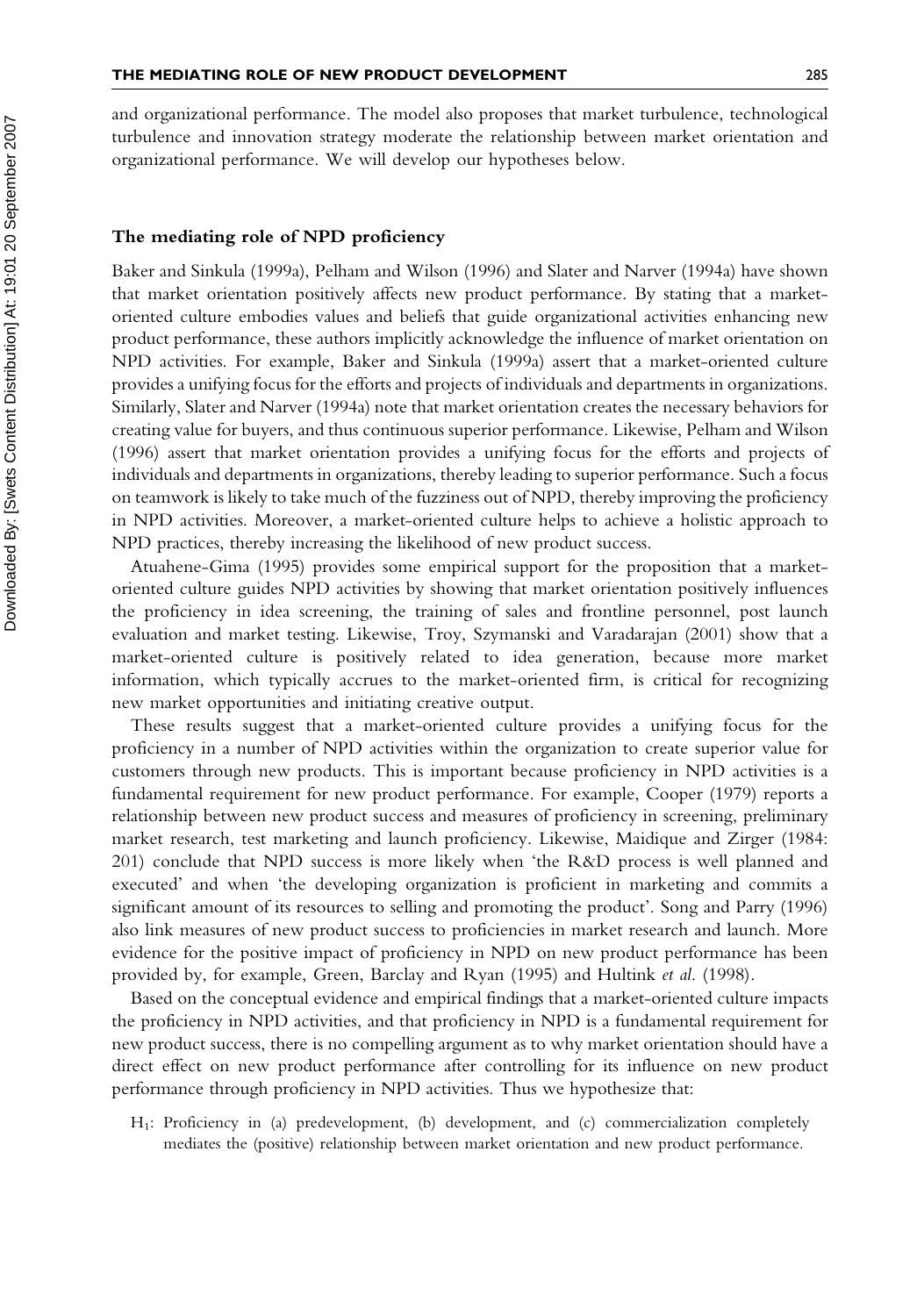#### The mediating role of new product performance

To date research has demonstrated that market orientation has a positive effect on organizational performance (e.g., Deshpande´ and Farley, 1998; Jaworski and Kohli, 1993; Narver and Slater, 1990; Pelham and Wilson, 1996). Again, the rationale is that a market-oriented culture provides a unifying focus of organizational efforts in the delivery of value to customers while also providing a comparative impetus with competitors' activities (Jaworski and Kohli, 1993). For example, according to Deshpandé and Farley (1998), market orientation represents the set of crossfunctional processes and activities directed at creating and satisfying customers through continuous needs-assessment. Likewise, Ruekert (1992) asserts that market orientation provides a unifying focus for the efforts and projects of individuals and departments in organizations, thereby leading to superior performance.

These scholars implicitly acknowledge that market orientation leads to general benefits in the proficiency of all organizational activities and not only the NPD activities. This implies that market orientation should have a direct effect on organizational performance after controlling for market orientation's influence on organizational performance through the proficiency in NPD and new product performance. However, Han et al. (1998) and Baker and Sinkula (1999b) have shown that market orientation has no effect on organizational performance after controlling for organizational innovativeness and new product success respectively. This is remarkable because Griffin (1997), for example, reports that new product performance accounts for only one fourth of the variability in organizational performance. Similarly, Terwiesh, Loch and Niederkofler (1998) report that new product performance explains, depending upon the market context, between 30% and 70% of organizational profitability variance. This implies that market orientation should still have an effect on organizational performance after controlling for the proficiency in NPD and new product performance. Thus we hypothesize that:

H2: Proficiency in (a) predevelopment, (b) development, and (c) commercialization and new product performance partially mediates the (positive) relationship between market orientation and organizational performance.

#### The moderating effects of environmental characteristics and innovation strategy

An important aspect in mediating role of proficiency in NPD and new product performance in the link between market orientation and organizational performance is the consideration of variables that potentially moderate the latter relationship. Following previous studies we concentrate on technological turbulence, market turbulence, and innovation strategy as moderators of the link between market orientation and organizational performance (Jaworski and Kohli, 1993; Slater and Narver, 1994a; Matsuno and Mentzer, 2000).

In a relatively stable market responding to evolving customers wants and focusing on customer satisfaction is likely to have little effect on organizational performance because little adjustments are necessary to cater effectively customer's preferences (Jaworski and Kohli, 1993). In a more turbulent market though, the more enduring organizational performance is maintained by anticipating customers' expressed and latent needs and developing superior solutions to those changing needs. This suggests that in more turbulent markets there is a greater need to be marketoriented (i.e., to track and anticipate to evolving customer preferences) to obtain superior organizational performance than in more stable markets (Slater and Narver, 1994a). Thus we hypothesize that: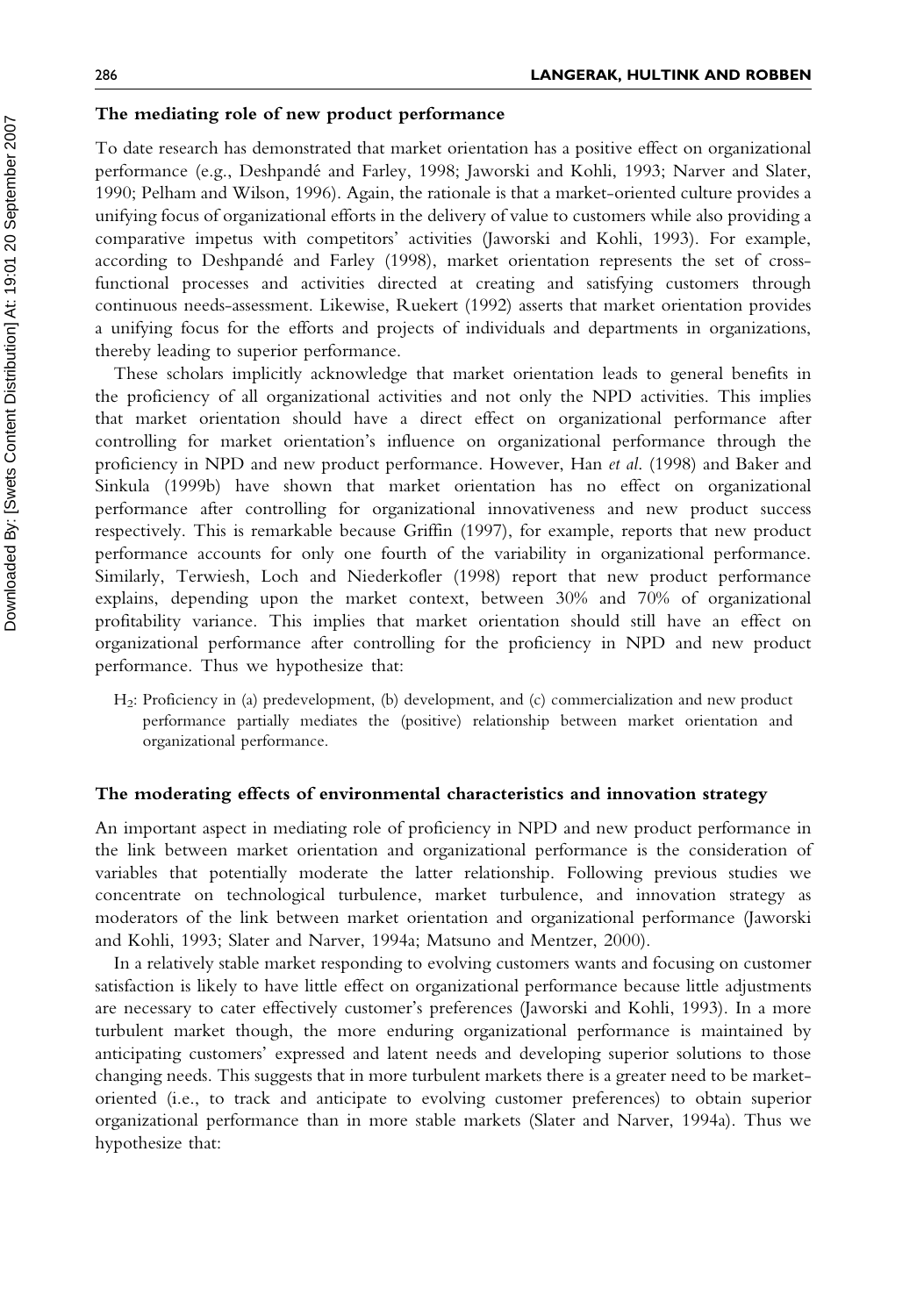H3a: Market turbulence strengthens the (positive) relationship between market orientation and organizational performance.

Organizations with nascent technologies that are undergoing rapid change may obtain a competitive advantage through technological innovation, thereby diminishing the importance of a market orientation (ibid.). By contrast, organizations with mature technologies are poorly positioned to leverage technology for gaining a competitive advantage and must rely on a market orientation to a greater extent (Jaworski and Kohli, 1993). Therefore:

H3b: Technological turbulence weakens the (positive) relationship market orientation and organizational performance.

Matsuno and Mentzer (2000) found Miles and Snow's strategy types to moderate the relationship between market orientation and organizational performance. The underlying logic is that implementing a particular strategy is essentially a process of organizational adaptation to the environment in which market orientation should play a fundamental role. Lambkin's (1988) strategy types of technological innovator and technological imitator are also planned patterns of adaptation with a particular set of organizational performance goals and a perceived market environment in mind. The influence of market orientation on organizational performance should therefore also vary across these strategy types, because a comprehensive analysis of Lambkin's (ibid.) strategic types reveals that imitators develop relatively more enduring patterns of behaviors that actively co-align the organization with its changing business environment than innovators. Thus we hypothesize:

H3c: The (positive) effect of market orientation on organizational performance is greater for technological imitators than for technological innovators.

# METHODOLOGY

A qualitative research phase preceded the quantitative scale development, data collection and scale validation.

#### External validation of the NPD activities

Firms typically recognize 14 NPD activities from idea generation to commercialization. Cooper and Kleinschmidt (1986) investigated 203 NPD projects and found considerable variance across NPD projects in terms of the proficiency in each NPD activity. They discovered that the skeleton of the NPD process was however essentially the same in each project (cf. Crawford and Di Benedetto, 2002). This skeleton consists of three stages: predevelopment, development and commercialization that each consists of a number of NPD activities. We tested the appropriateness of the grouping of the NPD activities in three stages (as shown in Appendix A) by asking eight academic NPD experts to individually perform a sorting task. The experts received fourteen cards representing the different NPD activities that firms employ in developing and commercializing new products. They classified each NPD activity into one of these three stages (see Appendix B). To assess the reliability of the experts' judgments we used the proportional reduction in loss (PRL) approach, the proportion of interjudge agreement, and Cohen's Kappa. The PRL-reliability measure is 0.99, indicating high agreement among the judges (Rust and Cooil, 1994). The proportion of interjudge agreement (0.73) and Cohen's Kappa (0.61) also indicate a high level of agreement among the experts (Fleiss, 1981). Thus the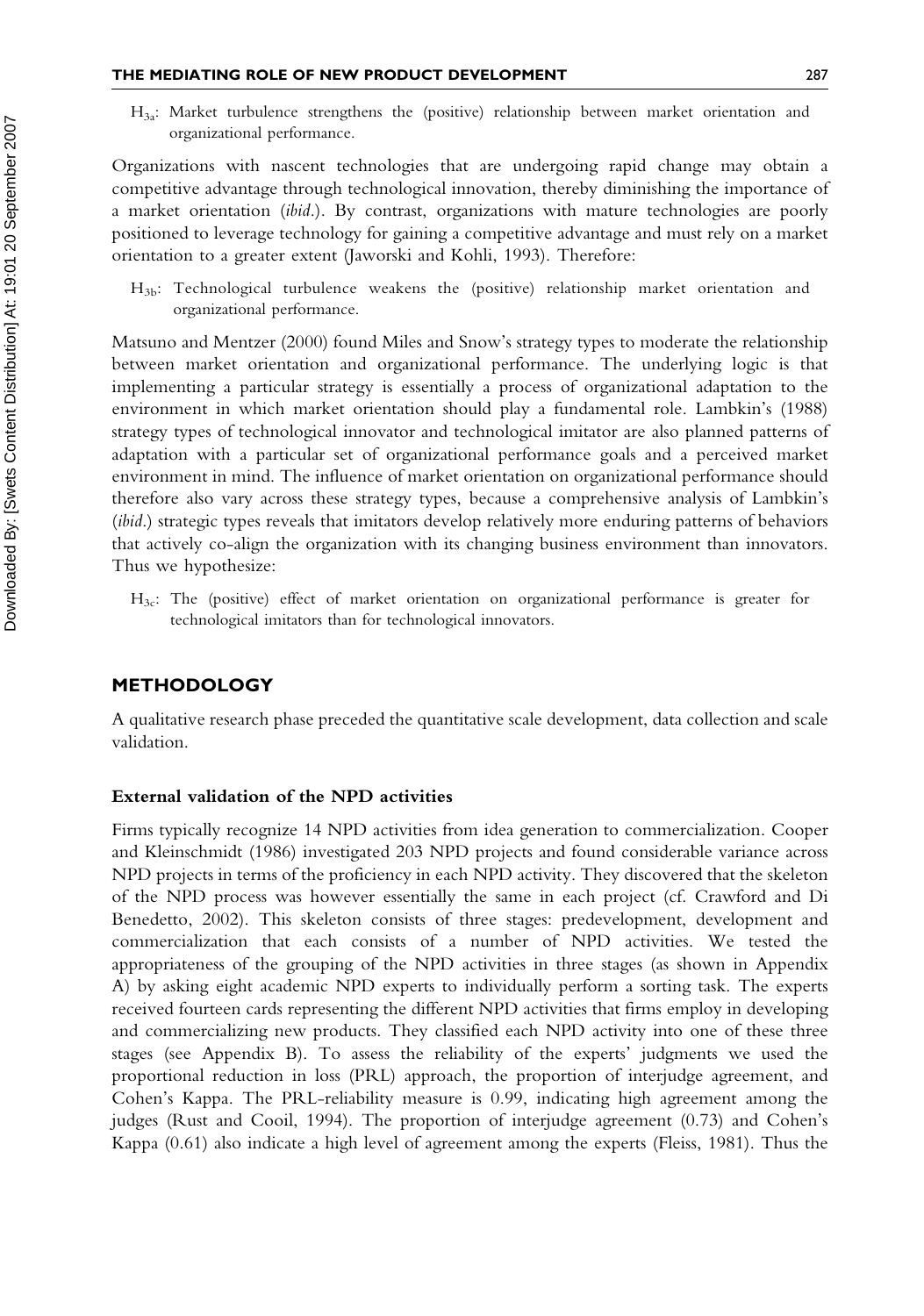experts agreed that predevelopment consists of the activities of strategic planning, idea generation, idea screening, and business analysis. Development comprises the activities of concept development, concept testing, prototype development, prototype testing, product development, and product testing. Finally, commercialization involves the activities related to market testing, launch budgeting, launch strategy, and launch tactics. Our classification is consistent with models of NPD found in the literature (cf. Zirger and Maidique, 1990).

#### Sample and data collection

The sample consisted of 475 Dutch firms with independent R&D, production and marketing/ sales departments in the primary metal, fabricated metal, machinery equipment, electrical equipment, transportation equipment and measuring instruments industries (SIC codes 33 to 38). Through a telephone pre-survey we identified 315 firms. To be eligible, the firms must have had a new product in the market for more than 12 months to ensure that they had sufficient data on the resulting performance data. We specifically targeted products that were representative of the firm's product development program. We defined a new product as a product that was 'new to the firm, but familiar to the market'. This category of new products accounts for between 38% (Kleinschmidt and Cooper, 1991) and 70% (Griffin, 1997) of all new products introduced in the market.

A total of 211 (67.0%) knowledgeable informants willing to cooperate with our research project received a letter explaining the purpose of the study, a questionnaire, and a pre-addressed, postage paid envelope. Non-respondents received a reminder letter and a second questionnaire. These efforts yielded 126 responses, for a final usable response rate of 40.0% (59.7% of those who received a questionnaire). We used a seven-point rating scale  $(1=not$  very representative and 7=very representative) to measure the representativeness of the new product for the firm's NPD program. The mean response was  $5.10$  (s.d.=1.44), thus showing the representativeness of the new product selected by the respondents. A routine check for respondent bias and industry bias indicated no significant differences in the mean responses on any construct across respondents with different functional backgrounds and across firms from different industries. Using a timetrend extrapolation to test for non-response bias, no significant differences were found between early (1st quartile) and late (4th quartile) respondents. Table 1 shows the sample characteristics.

| SIC-code: |       | No. of employees: Sales in euros $(x 106)$ : |       |               |       | <b>Respondents:</b>     |       |  |
|-----------|-------|----------------------------------------------|-------|---------------|-------|-------------------------|-------|--|
| 33        | 4.8%  | $26 - 50$                                    | 8.7%  | < 7.5         | 17.5% | Marketing/sales manager | 21.4% |  |
| 34        | 33.3% | $51 - 75$                                    | 21.4% | $7.5 - 12.5$  | 22.2% | R&D manager             | 19.8% |  |
| 35        | 27.8% | $76 - 100$                                   | 20.6% | $12.5 - 25.0$ | 20.6% | Engineering             | 11.1% |  |
| 36        | 13.5% | $101 - 150$                                  | 8.7%  | $25.0 - 37.5$ | 13.5% | General manager         | 11.1% |  |
| 37        | 12.7% | $151 - 200$                                  | 10.3% | $37.5 - 50.0$ | 8.7%  | New business manager    | 8.7%  |  |
| 38        | 7.9%  | $201 - 300$                                  | 11.9% | $50.0 - 75.0$ | 2.4%  | Product manager         | 7.1%  |  |
|           |       | $>$ 301                                      | 18.3% | 75.0-100.0    | 11.1% | Production manager      | 4.0%  |  |
|           |       |                                              |       | >100,0        | 4.0%  | Others                  | 16.7% |  |

Table 1. Sample characteristics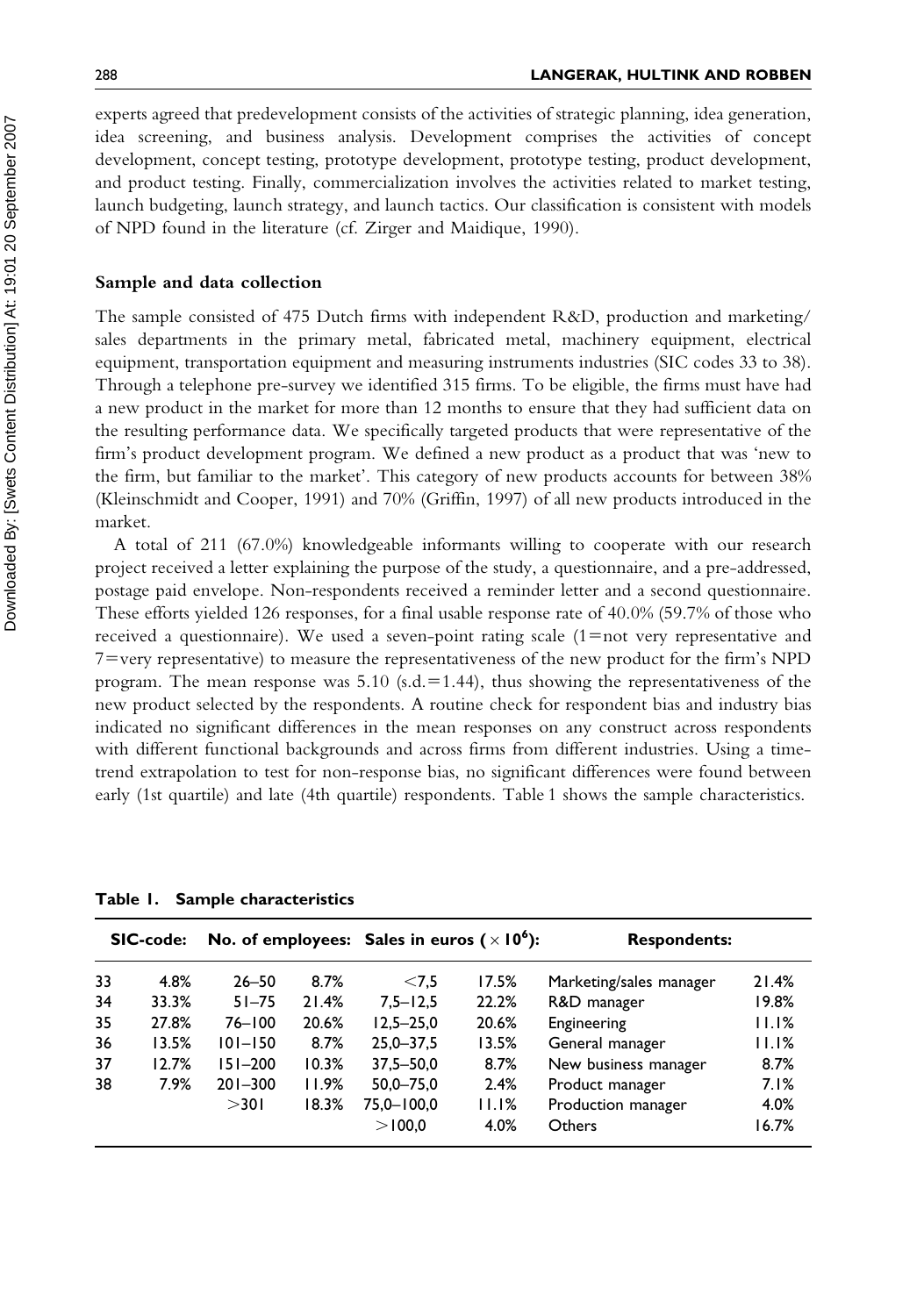#### Level of analysis

This study responds to a call by Drazin and Schoonhoven (1996) for cross-level research. These scholars argue that the strategic orientation of the firm, which includes market orientation, has a vital role to play in the NPD process, and that examining NPD from a cross-level perspective leads to an enhanced understanding of the factors leading to new product performance, and hence organizational performance. Therefore, we examine market orientation and organizational performance at the organizational level, and the proficiency in NPD and new product performance at the project level.

#### Measures and pretesting

We generated a pool of items for measuring each of the constructs using literature search and interviews with academics and practitioners. Pretests of these items occurred in two phases: (1) face-to-face interviews with three academics; and (2) face-to-face interviews with five R&D managers and three marketing managers. At each stage, participants identified items that were confusing, tasks that were difficult to respond to, and any other problems they encountered. We revised or eliminated problematic items, and developed new ones. By the end of the second phase of pre-testing the practitioners reported no concerns, and the questionnaire was ready for administration.

We measured the constructs using seven-point multi-item scales drawn from prior studies. Market orientation is a second-order scale that consists of three subscales reflecting the behavioral components of customer orientation, competitor orientation and inter-functional coordination. To measure market orientation we used 22-items adapted from Langerak (2001). The proficiency in predevelopment is a higher order scale consisting of four subscales reflecting the proficiency in strategic planning, idea generation, idea screening, and business analysis. We adapted 19 items from Atuahene-Gima (1995, 1996), Song and Montoya-Weiss (1998), Song and Parry (1997a, 1997b) and Song, Souder and Dyer (1997) to measure the proficiency in predevelopment. The proficiency in development is a higher order scale consisting of six subscales reflecting the proficiency in concept development and testing, prototype development and testing, and product development and testing. We measured the proficiency in development using 23 items adapted from Atuahene-Gima (1995, 1996), Song and Montoya-Weiss (1998), Song and Parry (1997a, 1997b), and Song et al. (1997). The proficiency in commercialization is a higher order scale consisting of four subscales reflecting the proficiency in market testing, launch budgeting, launch strategy, and launch tactics. To measure the proficiency in commercialization we adapted 20 items from Hultink *et al.* (1998). NPD performance is a second-order scale consisting of five subscales reflecting the dimensions of market level, financial, customer acceptance, product level and timing measures of NPD success. The 17 items adapted from Griffin and Page (1996) measured new product performance. We measured organizational performance using 6 indicators adapted from Naman and Slevin (1993) and Slater and Narver (1994a). The performance variables were measured relative to those of the firm's relevant competitors. Subjective measures were used because: (1) objective measures were virtually impossible to obtain; (2) subjective measures have been shown to be correlated to objective measures of performance (Dess and Robinson, 1984); and (3) subjective measures have been used in prior market orientation research (Narver and Slater, 1990). We measured technological and market turbulence using three items respectively from Jaworski and Kohli (1993). Finally, we used a self-typing measure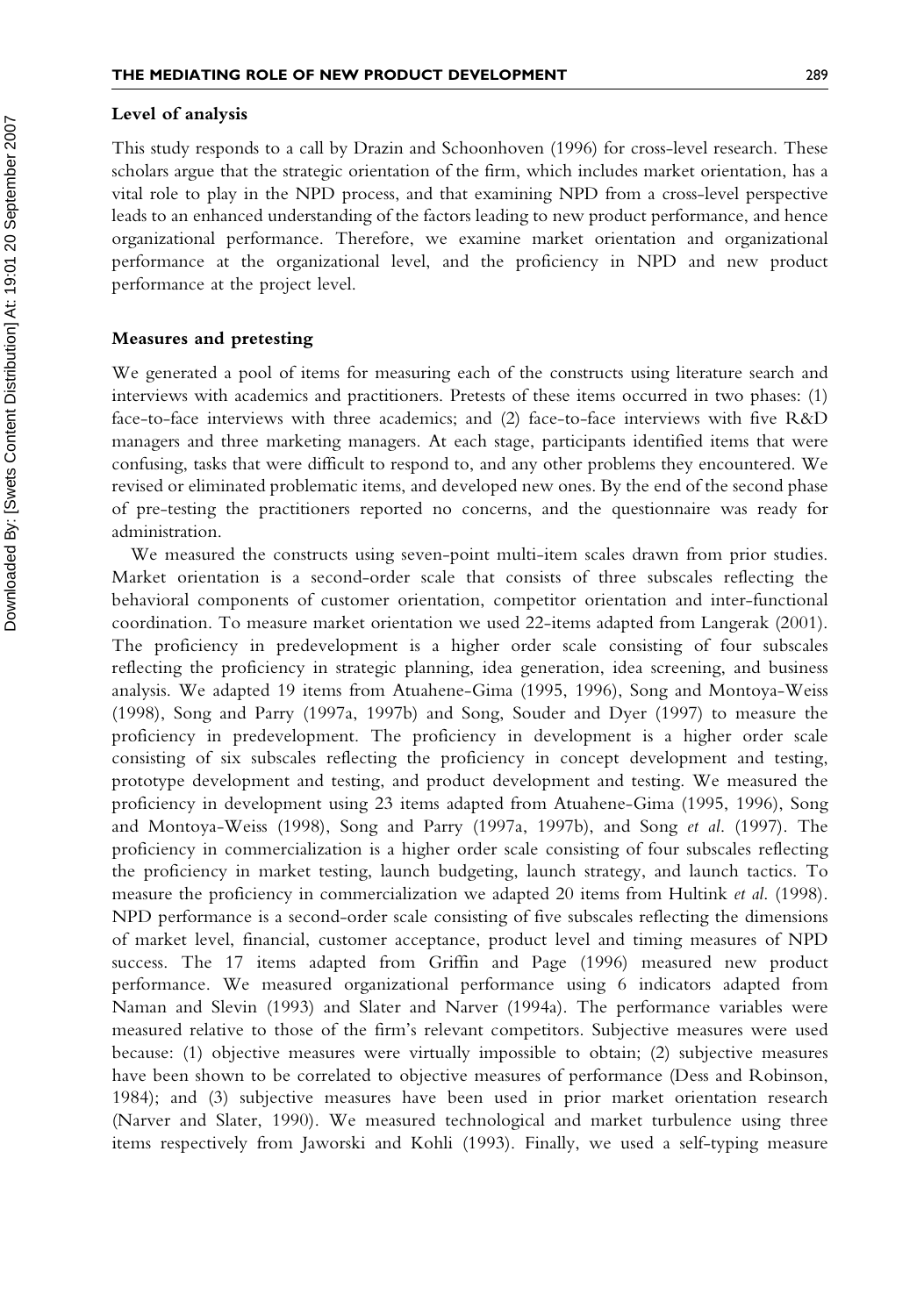asking respondents to evaluate the NPD strategy of their organization using Lambkin's (1988) distinction between technological innovator and technological imitator. Appendix C contains the scale items.

#### Unidimensionality, reliability and validity

To obtain unidimensionality, we calculated the inter-item correlations and corrected item-tototal correlations for each item, taking one scale at a time. We eliminated items for which these correlations were not significant  $(p<0.01)$ . Principal axis factoring explored the unidimensionality of each purified scale using an eigenvalue of 1.0 and factor loadings of 0.25 as the cut-off points (Steenkamp and Van Trijp, 1991). Computing reliability coefficients explored the reliability of each purified, unidimensional scale. We investigated the convergent validity of the scales by performing a series of confirmatory factor analyses at the first-order and second-order level. Convergent validity was indicated by the fact that in each model the items loaded significantly on the corresponding latent construct, with the first-order factors originating significantly from the second-order factor in the higher-order factor structures. Discriminant validity was obtained because none of the 95% confidence intervals  $(\pm 1.96 \star \text{standard errors})$  around all pair-wise correlations encompassed the value of 1.0 (Bagozzi, Yi and Phillips, 1991). Table 2 shows the means, standard deviations, reliability coefficients, average extracted variances and inter-construct correlations.

Together these results indicated a sufficient degree of unidimensionality, reliability and validity. Based on this evidence, we formed the constructs at the first-order level by averaging the responses to each item in a particular scale. Averaging each of the first-order construct scores created the constructs at the second-order level.

### RESULTS AND DISCUSSION

To test hypotheses 1 and 2 we followed Baron and Kenny's (1986) procedure by estimating three models using causal modeling through LISREL 8.3 (see Fig. 1). We used the constructs created

|                                              |           |             |                | Mean: SD: 1. 2. 3. |             | 4.   | -5.                            | 6.               | 7. | -8. |
|----------------------------------------------|-----------|-------------|----------------|--------------------|-------------|------|--------------------------------|------------------|----|-----|
| I. Market orientation (MO)                   |           |             | 5.23 0.66 0.84 |                    |             |      |                                |                  |    |     |
| 2. Proficiency predevelopment (PROPRE)       | 4.51      | 0.92        | 0.47           | 0.87               |             |      |                                |                  |    |     |
| 3. Proficiency development (PRODEV)          | 5.10      | 0.95        | 0.55           | 0.81               | 0.94        |      |                                |                  |    |     |
| 4. Proficiency commercialization<br>(PROCOM) | 4.54 1.08 |             | 0.47           | 0.67               | 0.66        | 0.92 |                                |                  |    |     |
| 5. New product performance<br>(NPD-PERF)     | 4.91      | 0.83        | 0.31           |                    | $0.46$ 0.47 | 0.53 | 0.88                           |                  |    |     |
| 6. Organizational performance<br>(ORG-PERF)  | 4.93 0.99 |             |                | 0.28 0.35          | 0.27        |      | $0.38$ 0.63                    | 0.88             |    |     |
| 7. Market turbulence (MKT-TURB)              | 3.77      | - 121       | $-0.20$        | 0.03               | 0.03        |      | $-0.04$ $-0.05$ $-0.28$ $0.82$ |                  |    |     |
| 8. Technological turbulence<br>(TECH-TURB)   | 3.76      | <b>1.48</b> | $-0.01$        | $-0.01$            | $-0.00$     | 0.01 | 0.09                           | $0.12$ 0.25 0.79 |    |     |

Table 2. Means, standard deviations, reliability coefficients and correlations

Note: Reliability coefficients in italics on the diagonal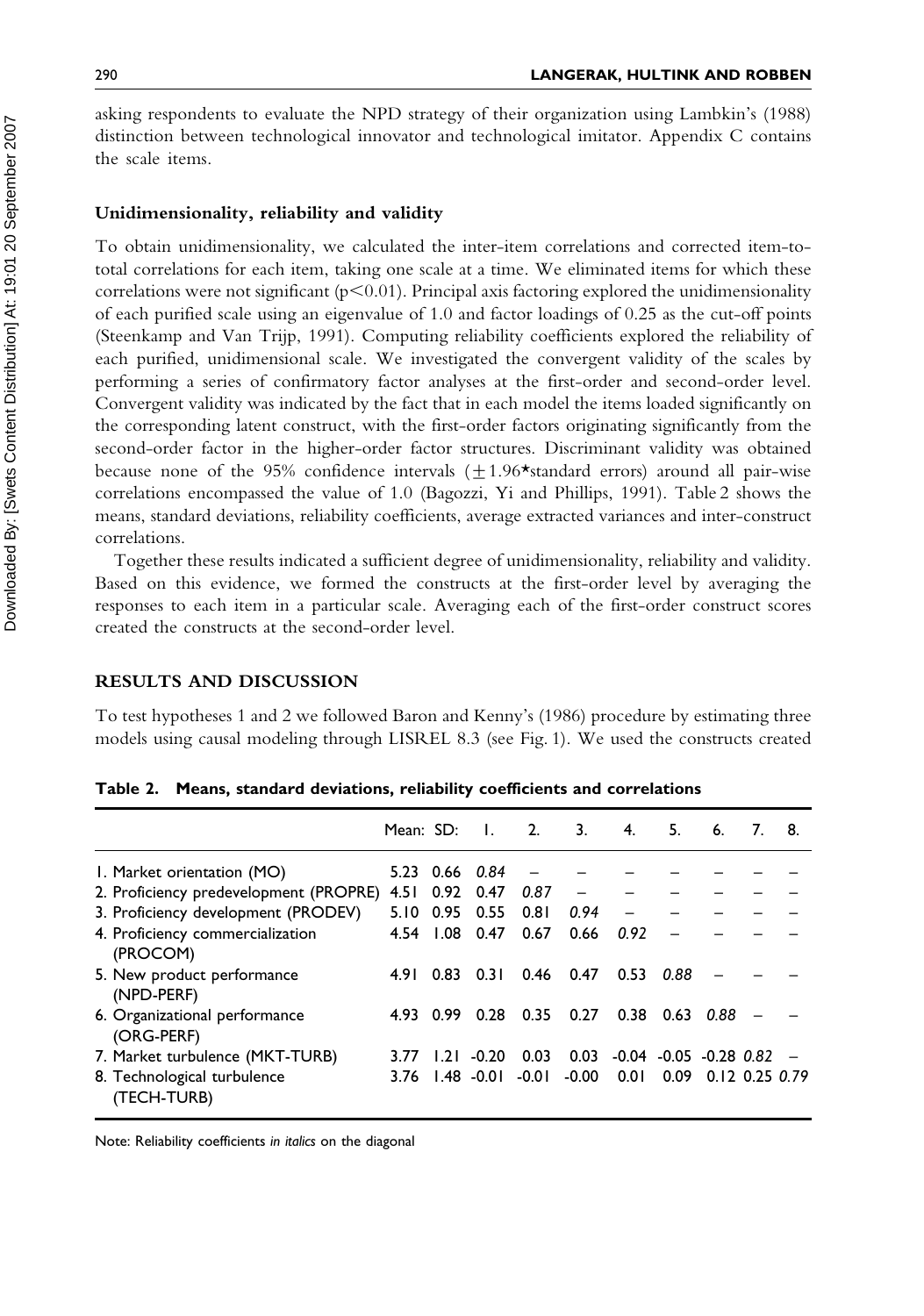for the estimation of the models to obtain a favorable ratio between our sample size and the number of parameters to be estimated. In estimating the models we allowed the proficiency in the predevelopment, development and commercialization to freely covary. This approach is consistent with the stage gate approach to NPD (Cooper, 1994).

In the *first* model we estimated the direct effect of market orientation on the proficiency in predevelopment, development and commercialization, the direct effect of market orientation on new product performance and the direct effect of market orientation on organizational performance. Table 3 presents the estimates and the t-values associated with the estimates. The model resulted in a poor fit to the data ( $\chi^2$ =86.62 (df=7); GFI=0.81; NFI=0.76; NNFI=0.50;  $CFI=0.77$ ; IFI=0.77; RMSEA=0.30). The results reveal that market orientation has a direct positive significant effect on predevelopment proficiency ( $\gamma=0.66$ , p $\leq 0.01$ ), development proficiency ( $\gamma=0.80$ , p $\leq 0.01$ ), commercialization proficiency ( $\gamma=0.77$ , p $\leq 0.01$ ), new product performance ( $\gamma=0.39$ , p $\leq 0.01$ ) and organizational performance ( $\gamma=0.43$ , p $\leq 0.01$ ). The results also show that proficiency in predevelopment significantly co-varies with proficiency in development ( $\varphi$ =0.51, p<0.01) and commercialization ( $\varphi$ =0.44, p<0.01), and that the proficiency in development co-varies significantly with the proficiency in commercialization  $(\varphi=0.40, p<0.01)$ .

The *second* model additionally estimated the direct effect of the proficiency in predevelopment, development and commercialization activities on new product performance. The second model resulted in a moderate, but significantly better ( $\Delta\chi^2_{(3)}$ =39.5; critical  $\chi^2_{(3)}$  value=16.3) fit to the data  $(\chi^2 = 47.11)$  $(df=4); GFI=0.89; NFI=0.84; NNFI=0.43; CFI=0.85; IFI=0.85;$  $RMSEA=0.29$ ) than the first model. The results reveal that market orientation still has a direct positive significant effect on proficiency in predevelopment ( $\gamma$ =0.66, p<0.01), proficiency in development ( $\gamma=0.80$ , p $\leq 0.01$ ), proficiency in commercialization ( $\gamma=0.77$ , p $\leq 0.01$ ) and organizational performance ( $\gamma=0.43$ , p $\leq 0.01$ ), but no significant direct effect on new product performance. Market orientation has, however, an indirect positive significant ( $\beta$ =0.37, p<0.01) effect on new product performance through the positive significant ( $\beta$ =0.29, p<0.01) direct effect of the proficiency in commercialization on new product performance. Thus, we conclude that our results provide support for  $H_1$ . The results also show that proficiency in predevelopment significantly still co-varies significantly with proficiency in the development ( $\varphi$ =0.51, p<0.01) and commercialization ( $\varphi$ =0.44, p<0.01), and that proficiency in the development co-varies significantly with proficiency in commercialization ( $\varphi$ =0.40, p<0.01).

The *third* model additionally estimated the direct effect of NPD performance on organizational performance. This model resulted in a good and significantly better ( $\Delta\chi^2_{(1)}$ =42.2; critical  $\chi^2_{(1)}$ value=10.8) fit to the data than the second model ( $\chi^2$ =4.95 (df=3); GFI=0.99; NFI=0.99; NNFI=0.97; CFI=0.99; IFI=0.99; RMSEA=0.07). The results reveal that market orientation still has a direct positive significant effect on proficiency in predevelopment ( $\gamma$ =0.66, p<0.01), proficiency in development ( $\gamma=0.80$ , p<0.01) and proficiency in commercialization ( $\gamma=0.77$ ,  $p<0.01$ ), but no significant direct effect on new product performance and organizational performance. Market orientation has however an indirect positive significant ( $\beta$ =0.37, p<0.01) effect on new product performance through the direct positive significant ( $\beta$ =0.29, p $\leq$ 0.01) effect of proficiency in commercialization on new product performance. Market orientation also has an indirect positive significant ( $\beta$ =0.28, p<0.01) effect on organizational performance through the direct positive significant effect ( $\beta$ =0.71, p<0.01) of new product performance on organizational performance. Thus, we conclude that our results provide no support for  $H_2$ . The results further show that proficiency in predevelopment still co-varies significantly with proficiency in development ( $\varphi$ =0.51, p<0.01) and commercialization ( $\varphi$ =0.44, p<0.01), and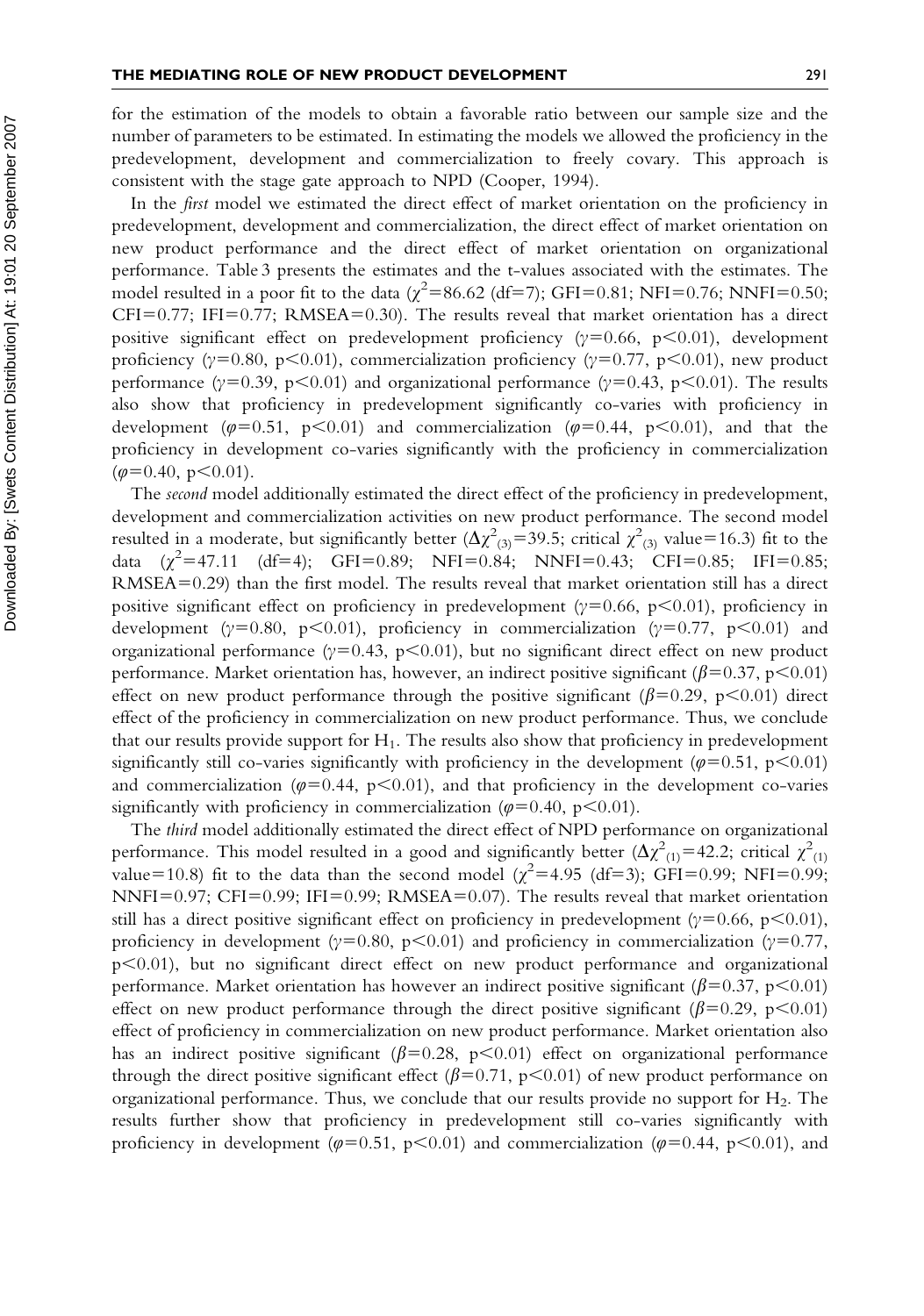Downloaded By: [Swets Content Distribution] At: 19:01 20 September 2007 Table 3. Results&est for mediation Š Covariates and direct effect of Y on  $Y$ :  $*$  Indirect effect of Y on Y: Total effect of Y on Y: Model 1:IndirectTotal Direct effect ofeffect of Xeffect of X X on Y:on Y:on Y: $\overline{c}$ MO  $\frac{15}{15}$  MO MO PROPRE PRODEV PROCOM NPD-PERF PROPRE PRODEV PROCOM PROPRE PRODEV PROCOM NPD-PERF PROPRE 0.66 (5.98)  $\frac{36}{2}$  – 0.66 (5.98) – – – – – – – – – – – – – – – PRODEV 0.80 (7.36)  $\frac{0}{2}$  – 0.80 (7.36) 0.51 (6.70) PROCOM 0.77 (5.85)  $\frac{16}{5}$  – 0.77 (5.85) 0.44 (5.34) 0.40 (4.98) – – – – – – – – – – – – – NPD-PERF 0.39 (3.61)  $\frac{\omega}{2}$  – 0.39 (3.61) – – – – – – – – – – – – – – – ORG-PERF 0.43 (3.27)  $\frac{\dot{\omega}}{2}$  – 0.43 (3.27) – – – – – – – – – – – – – – – Evaluation model 1:  $\chi^2$ = $\stackrel{\infty}{\to}$ 6.62 (df=7); GFI=0.81; NFI=0.76; NNFI=0.50; CFI=0.77; IFI=0.77; RMSEA=0.30 ρç Model 2:Covariates and direct effect of Y on  $Y$ : $*$  Indirect effect of Y on Y: Total effect of Y on Y: Direct Indirect Total effect ofeffect ofeffect ofX on Y: X on Y: X on Y: MO MO MO PROPRE PRODEV PROCOM NPDPERF PROPRE PRODEV PROCOM PROPRE PRODEV PROCOM NPD-PERFPROPRE 0.66 (5.98) – 0.66 (5.98) – – – – – – – – – – – PRODEV 0.80 (7.36) – 0.80 (7.36) 0.51 (6.70) – – – – – – – – – PROCOM 0.77 (5.85) – 0.77 (5.85) 0.44 (5.34) 0.40 (4.98) NPD-PERF 0.02 (0.17) 0.37 (4.43) 0.39 (3.61) 0.07 (0.57) 0.13 (1.10) 0.29 (3.53) – – – – 0.07 (0.57) 0.13 (1.10) 0.29 (3.53) – ORG-PERF 0.43 (3.27) – 0.43 (3.27) – – – – – – – – – – – Evaluation model 2:  $\chi^2$ =47.11 (df=4); GFI=0.89; NFI=0.84; NNFI=0.43; CFI=0.85; IFI=0.85; RMSEA=0.29

Notes: The cells contain unstandardized estimates with the t-values between brackets \*PROFPRE, PROFDEV and PROFCOM were allowed to co-vary

mber 2007

292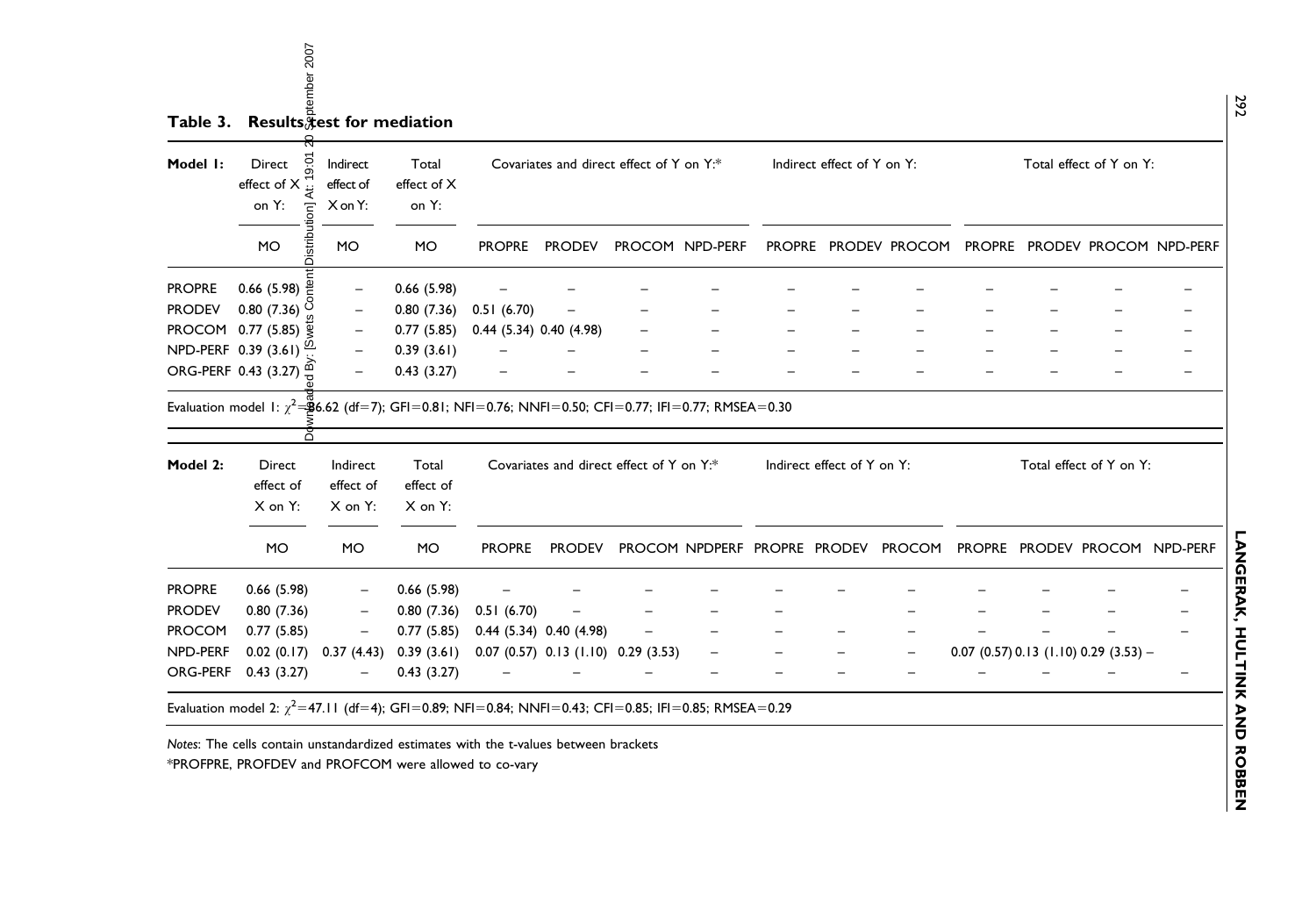|               | Table 3. continued                             | September 2007<br>$\approx$<br>19:01<br>stribution] At: |                                              |               |                                          |            |                 |               |                            |               |               |               |                                                                                                 |                          |
|---------------|------------------------------------------------|---------------------------------------------------------|----------------------------------------------|---------------|------------------------------------------|------------|-----------------|---------------|----------------------------|---------------|---------------|---------------|-------------------------------------------------------------------------------------------------|--------------------------|
| Model 3:      | Direct                                         | ပ္ပ<br>Indirect                                         | Total                                        |               | Covariates and direct effect of Y on Y:* |            |                 |               | Indirect effect of Y on Y: |               |               |               | Total effect of Y on Y:                                                                         |                          |
|               |                                                | effect of $\frac{\overline{\phi}}{2}$ effect of         | effect of                                    |               |                                          |            |                 |               |                            |               |               |               |                                                                                                 |                          |
|               |                                                | X on Y: $\frac{11}{25}$ X on Y:                         | X on Y:                                      |               |                                          |            |                 |               |                            |               |               |               |                                                                                                 |                          |
|               | MO                                             | pag<br>MO                                               | MO                                           | <b>PROPRE</b> | <b>PRODEV</b>                            |            | PROCOM NPD-PERF | <b>PROPRE</b> | <b>PRODEV</b>              | <b>PROCOM</b> | <b>PROPRE</b> | <b>PRODEV</b> | PROCOM NPD-PERF                                                                                 |                          |
| <b>PROPRE</b> | $0.66$ $(5.98)$ <sup><math>\Delta</math></sup> |                                                         | 0.66(5.98)                                   |               |                                          |            |                 |               |                            |               |               |               |                                                                                                 |                          |
| <b>PRODEV</b> | 0.80(7.36)                                     |                                                         | 0.80(7.36)                                   | 0.51(6.70)    |                                          |            |                 |               |                            |               |               |               |                                                                                                 |                          |
| <b>PROCOM</b> | 0.77(5.85)                                     | $\overline{\phantom{0}}$                                | 0.77(5.85)                                   | 0.44(5.34)    | 0.40 (4.98)                              |            |                 |               |                            |               |               |               |                                                                                                 |                          |
|               |                                                |                                                         | NPD-PERF 0.02 (0.17) 0.37 (4.43) 0.39 (3.61) |               | $0.07(0.57)$ 0.13 (1.10)                 | 0.29(3.53) |                 |               |                            | -             |               |               | 0.07 (0.57) 0.13 (1.10) 0.29 (3.53)                                                             | $\overline{\phantom{0}}$ |
|               | ORG-PERF 0.15 (1.33) 0.28 (3.30) 0.43 (3.27)   |                                                         |                                              |               |                                          |            |                 |               |                            |               |               |               | 0.71 (8.19) 0.05 (0.57) 0.09 (1.09) 0.21 (3.24) 0.05 (0.57) 0.09 (1.09) 0.21 (3.24) 0.71 (8.19) |                          |

Evaluation model 3:  $\chi^2$ =4.95 (df=3); GFI=0.99; NFI=0.99; NNFI=0.97; CFI=0.99; IFI=0.99; RMSEA=0.07

Notes: The cells contain unstandardized estimates with the t-values between brackets

\*PROFPRE, PROFDEV and PROFCOM were allowed to co-vary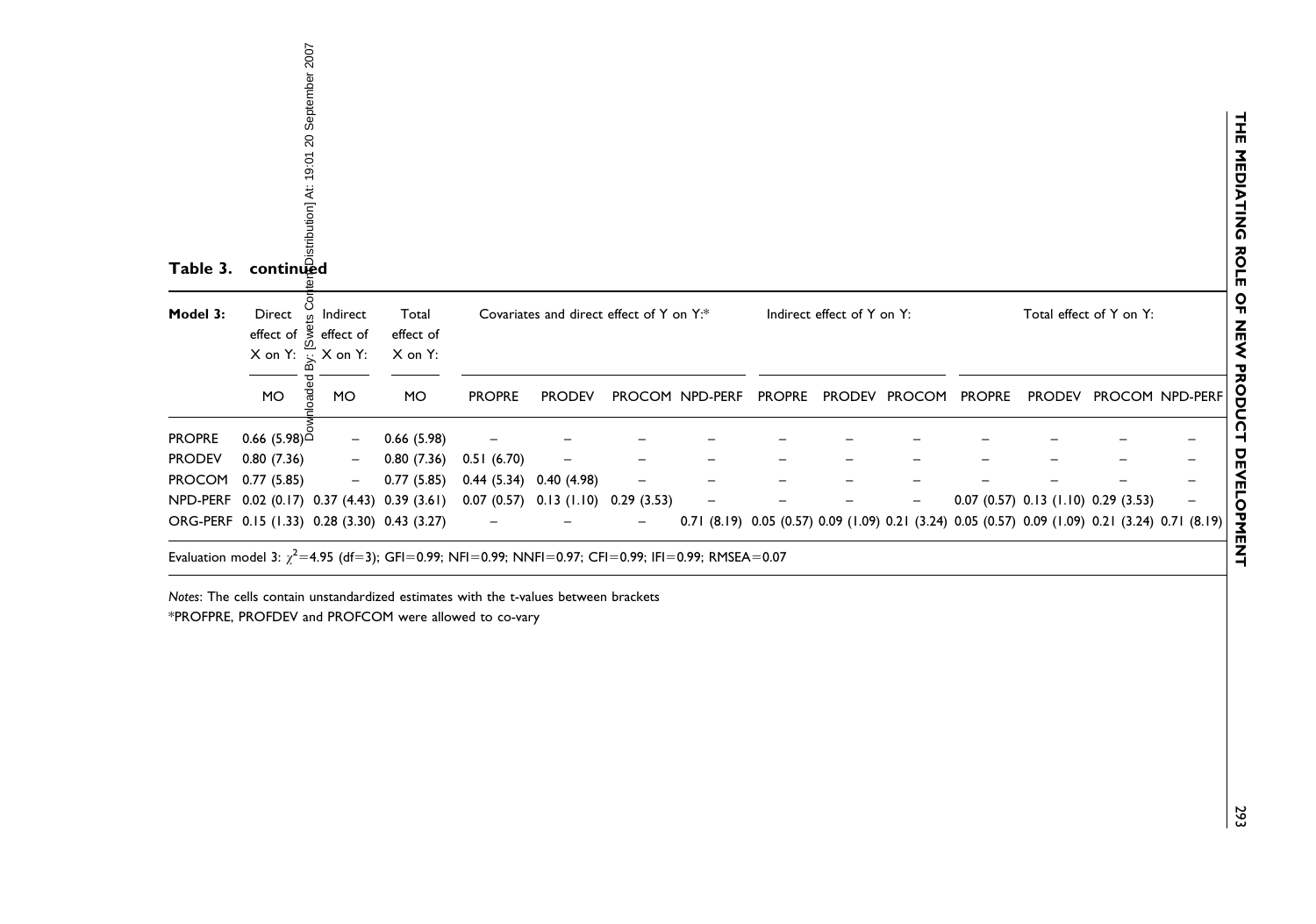that proficiency in development co-varies significantly with proficiency in commercialization  $(\varphi=0.40, p<0.01)$ .

To test hypothesis 3 we used multi-group analysis. We split the sample into two groups for the moderating variables using the median for market turbulence and technological turbulence and the categories for the innovation strategies. We estimated an equality constraint model (i.e., the parameters were constrained to be equal across subgroups) and a free model (i.e., the parameters indicative of the links between market orientation and new product performance and between market orientation and organizational performance were allowed to be different across subgroups). We conducted a pair wise comparison between these models using the significance of the  $\Delta \chi^2$  as a test for the equality of the parameters, that is, whether the equality-constrained model produced a better fit than the free model. Table 4 shows the  $\Delta \chi^2$  statistics for both models and the estimates of the performance effects of market orientation for both groups in the free model.

The first pair-wise comparison was between low (group 1) and high (group 2) technological turbulence. The  $\chi^2$  was 80.40 for the equal- $\gamma$  model and 78.71 for the free- $\gamma$  model. The  $\Delta\chi^2_{(1)}$ was 1.99 and thus not significant. Moreover, the analysis of the free model with separate estimation of the market orientation-organizational performance effects results in two nonsignificant estimates. Thus  $H_{3a}$  is not supported. The second pair-wise comparison was between low (group 1) and high (group 2) market turbulence. The  $\chi^2$  was 116.35 for the equal- $\gamma$  model and 104.69 for the free- $\gamma$  model. The  $\Delta\chi^2_{(1)}$  was 11.16, and thus significant. However, the analysis of the free model results in two non-significant estimates:  $\gamma=0.10$  (group 1) and  $\gamma=0.05$ (group 2). Thus we find no support for  $H_{3b}$ . The third pair-wise comparison was between technological innovators (group 1) and technological followers (group 2). The  $\chi^2$  was 35.86 for the equal- $\gamma$  model and 34.91 for the free- $\gamma$  model. Thus the  $\Delta\chi^2_{(1)}$  of 0.95 was not significantly different. Again the separate estimation of the market orientation-organizational performance effects results in two non-significant estimates. Thus  $H_{3c}$  is not supported by our findings. The absence of moderating effects is, on the one hand, surprising because executive judgments suggest that market characteristics and innovation strategies are likely to moderate this relationship. On the other hand our results are not entirely unexpected in light of the non-significant and mixed findings in prior market orientation research (e.g., Jaworski and Kohli, 1993; Slater and Narver, 1994a; Subramanian and Gopalakrishna, 2001).

| Moderator:          | Equality constraint Free model:<br>model: |                     | Chi-square<br>difference:* | Unstandardized estimates and<br>t-values between brackets of | free model: |        |
|---------------------|-------------------------------------------|---------------------|----------------------------|--------------------------------------------------------------|-------------|--------|
| Technological       | $\gamma^2$ = 80.40                        | $\gamma^2$ = 78.71  | $\Delta\chi^2$ = 1.99      | Group I:                                                     | 0.12        | (1.62) |
| turbulence          | $df = 28$                                 | $df = 27$           | $\Lambda$ df=1             | Group 2:                                                     | 0.05        | (0.72) |
| Market turbulence   | $\gamma^2$ = 116.35                       | $\gamma^2$ = 104.69 | $\Delta \chi^2$ = 11.66    | Group I:                                                     | 0.10        | (1.35) |
| Innovation strategy | $df = 28$                                 | $df = 27$           | $\Delta$ df=1              | Group 2:                                                     | 0.05        | (0.58) |
|                     | $\gamma^2 = 35.86$                        | $\gamma^2 = 34.91$  | $\Delta\chi^2$ = 0.95      | Group I:                                                     | 0.14        | (1.87) |
|                     | $df = 28$                                 | $df = 27$           | $\Delta df = I$            | Group 2:                                                     | 0.13        | (1.62) |

| Table 4. Results test for moderation |  |
|--------------------------------------|--|
|--------------------------------------|--|

Note: Critical  $\Delta\chi^2_{\;\;(1)}$  value is 6.63 at the 1% level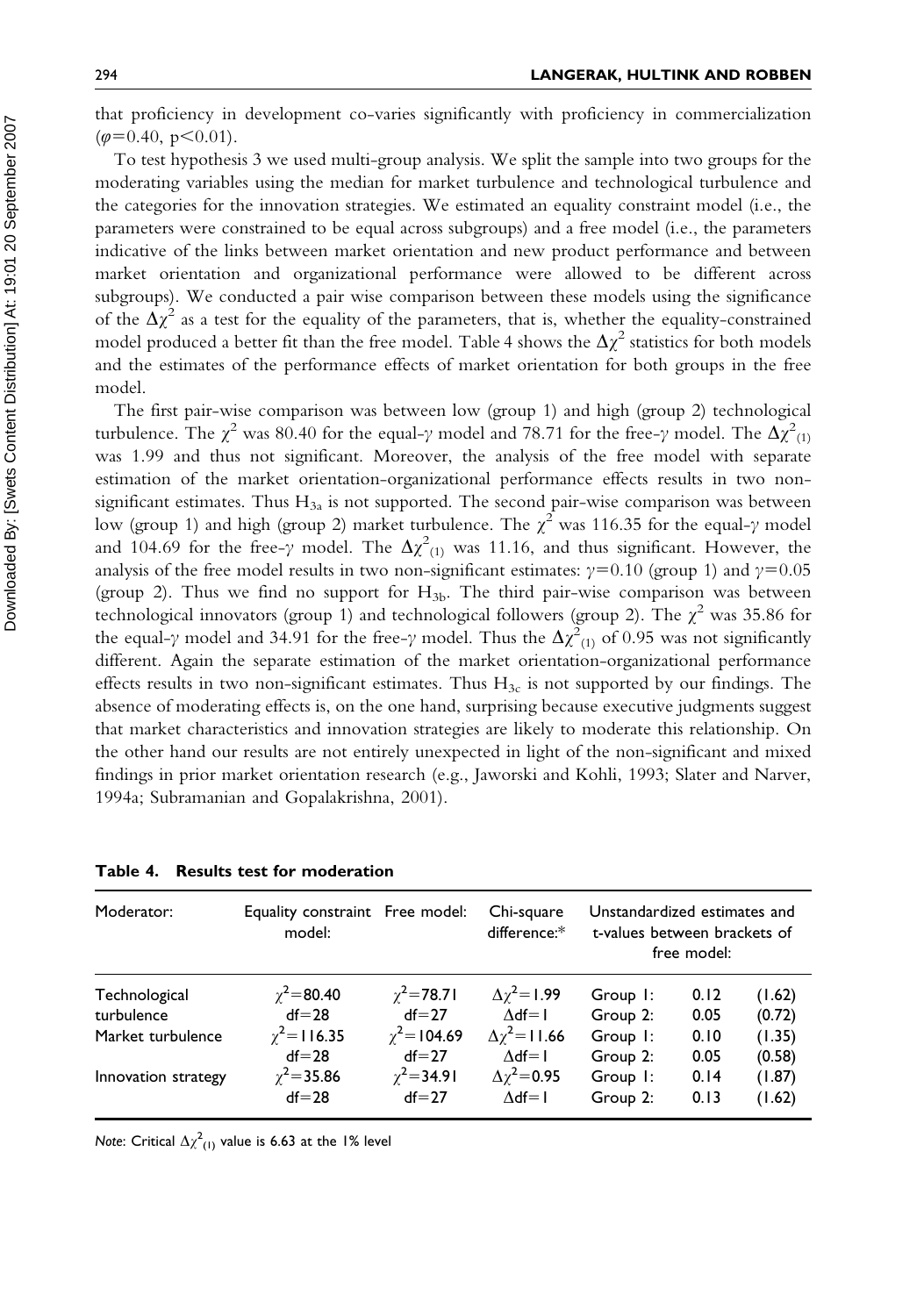#### DISCUSSION AND IMPLICATIONS

A first relevant finding is that our study reveals that a market-oriented culture enhances the proficiency in predevelopment, development and commercialization. The implication is that management can influence the efficiency and effectiveness of NPD activities by investing in organizational programs that enhance the market-oriented culture of the firm. This is important because proficiency in commercialization is positively associated with new product success. Although proficiency in predevelopment and development has no direct association with new product performance, managers must resist the temptation to pay less attention to these stages, because our findings demonstrate that the proficiency in predevelopment, development and commercialization are closely interrelated. This risk is however negligible, because our results show that a market-oriented culture supports the proficiency in predevelopment, development and commercialization.

Secondly, our finding that proficiency in commercialization is positively associated with new product performance reveals that by improving the proficiency of these activities firms can greatly increase the likelihood of new product success. The implication is that managers should pay particular attention to the launch activities of the NPD process. A market-oriented culture supports this managerial emphasis through the processes of gathering, interpreting, and using market information (Cooper, 1988). Although proficiency in predevelopment and development has no direct association with new product performance, managers must again resist the temptation to neglect these activities, because it is clear that the preceding activities of predevelopment and development have an indispensable role to play. It is as if there is a cascading effect present here: proficiency in predevelopment and development is a necessary condition for the final effect to occur, namely that of proficiency in commercialization on new product performance.

Thirdly, our findings show that market orientation's influence on new product performance is channeled through the proficiency in commercialization. An explanation might be that commercialization is predominantly the responsibility of the marketing department, whereas the predevelopment and development stages are often in control of R&D and engineering. The marketing department usually holds stronger beliefs about the importance of a market-oriented culture than employees from the R&D and engineering department. This way a market-oriented culture may have a greater influence on new product success through proficiency in commercialization than through proficiency in predevelopment and development. To further increase the likelihood of new product success through these stages as well, managers should ensure that programs that enhance a market orientation are implemented and embedded across all stages of the NPD process, and make sure that market orientation is not solely the responsibility of the marketing department.

Fourthly, our findings reveal that market orientation's influence on organizational performance is channeled through proficiency in commercialization and new product performance. This implies that the influence of market orientation on organizational performance is not pervasive to other organizational processes and activities besides NPD. An explanation might be that NPD is the one element of the marketing mix that is predominantly the responsibility of the firm, whereas promotion and distribution are often in control of organizations outside the firm (e.g., advertising agencies, retailers), and the channel or market often dictates the price (Baker and Sinkula, 1999b). This finding therefore provides a caution to managers because they indicate that a market-oriented culture provides no cost efficiencies for other organizational processes and activities, besides NPD, and does not enhance the profitability, sales and customer use of existing products.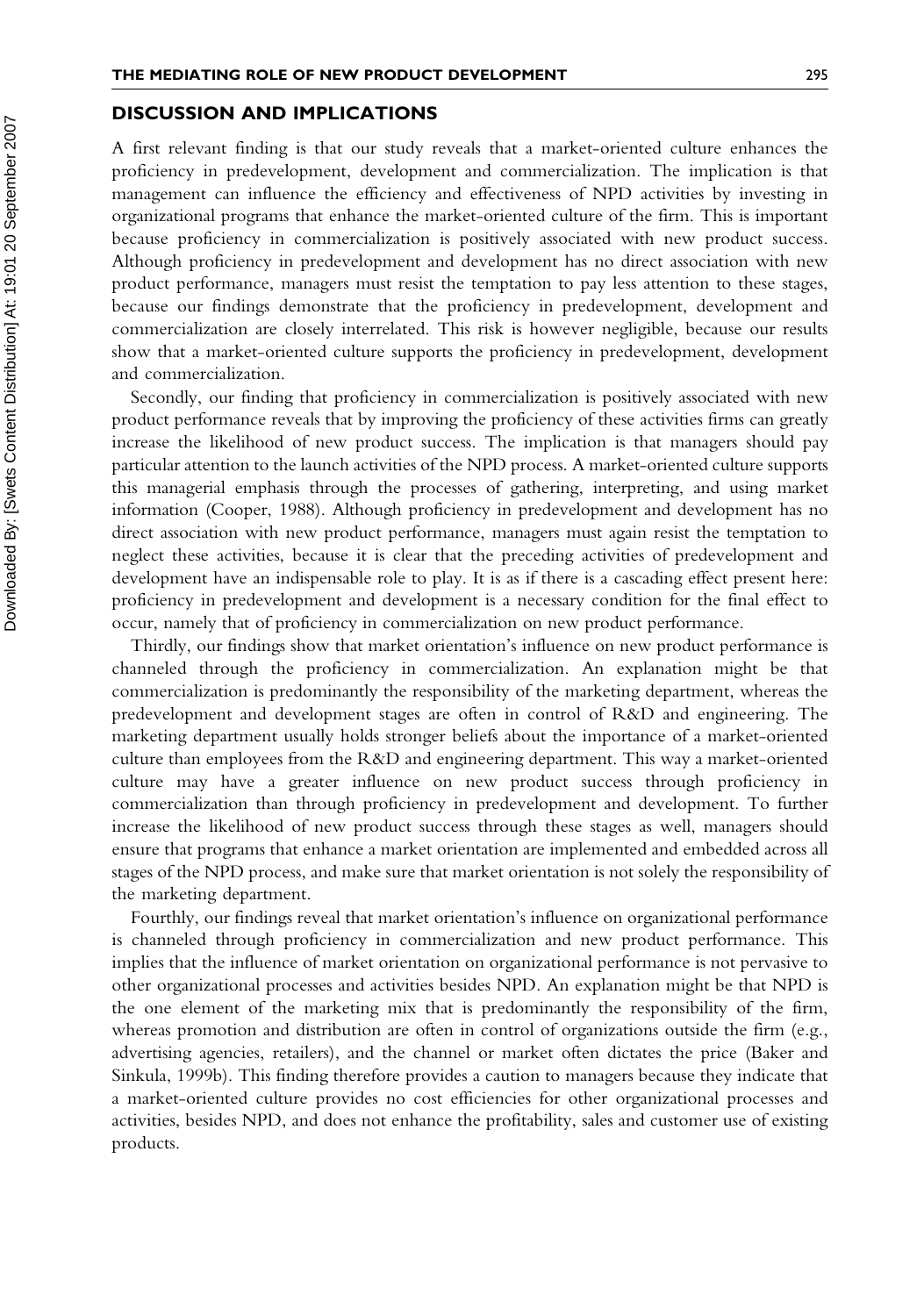A fifth finding worthy noting is that new product performance has a positive effect on organizational performance. This reaffirms that firms cannot depend on their current product offerings only to meet their sales and profit objectives. However important many new products do not succeed in the market place (Hultink *et al.*, 1998). This underlines the importance for managers to invest in creating a market-oriented culture to improve organizational performance through greater proficiency in NPD.

A final finding is that market turbulence, technological turbulence and innovation strategy do not moderate the relationship between market orientation and organizational performance. These findings lend support to the notion that the influence of market orientation on organizational performance is always completely channeled through the proficiency in commercialization and new product performance This means that regardless of market characteristics and innovation strategy it is always worthwhile for firms to invest in creating a market-oriented culture to improve organizational performance through increased commercialization proficiency and new product performance.

### **CONCLUSION**

The objective of this study was to investigate how critical proficiency in NPD and new product performance are for market-oriented firms to achieve superior organizational performance. We have shown that the influence of market orientation on organizational performance is completely channeled through proficiency in NPD and new product performance. This shows that market orientation influences organizational performance in a much more subtle and complex, but manageable way, than has hitherto been presumed in the marketing and NPD literatures.

#### STUDY LIMITATIONS AND FURTHER RESEARCH

This study is limited by several factors that should be addressed in future research. Firstly, although the study included data from firms in different industries, the relationships should be tested with other independent samples. Secondly, data for this study were collected using the key informant approach, which precludes a thorough analysis of validity and measurement error issues. It would be interesting to use multiple respondents in future research. Thirdly, our data on dependent and independent variables were collected on same style scales, which may have caused common method bias. Although this bias was not found using the Harman's one-factor test, future research should consider using different source data. Fourthly, it is possible that some of the subjective measures of performance may not be an accurate representation of true performance levels. Subsequent studies should employ both objective as well as subjective assessments. Fifthly, our study used a single, representative new product. Future research may consider using data on multiple new products embedded within the firms' NPD program. Sixthly, we focused on products new to the firm, but familiar to the market. Future research may consider focusing on products that span the full range of newness to avoid possible problems related to the use of classifications. Seventhly, our study focused on the mediating effect of proficiency in NPD and new product performance. Given that other organizational processes and activities are also likely to influence organizational performance, there might be some bias in the parameter estimates. Future research should therefore include other organizational processes and activities. Eighthly, although our causal inferences are grounded in an extant theoretical framework, the results need to be confirmed by longitudinal studies. Finally, this study modeled NPD process with distinct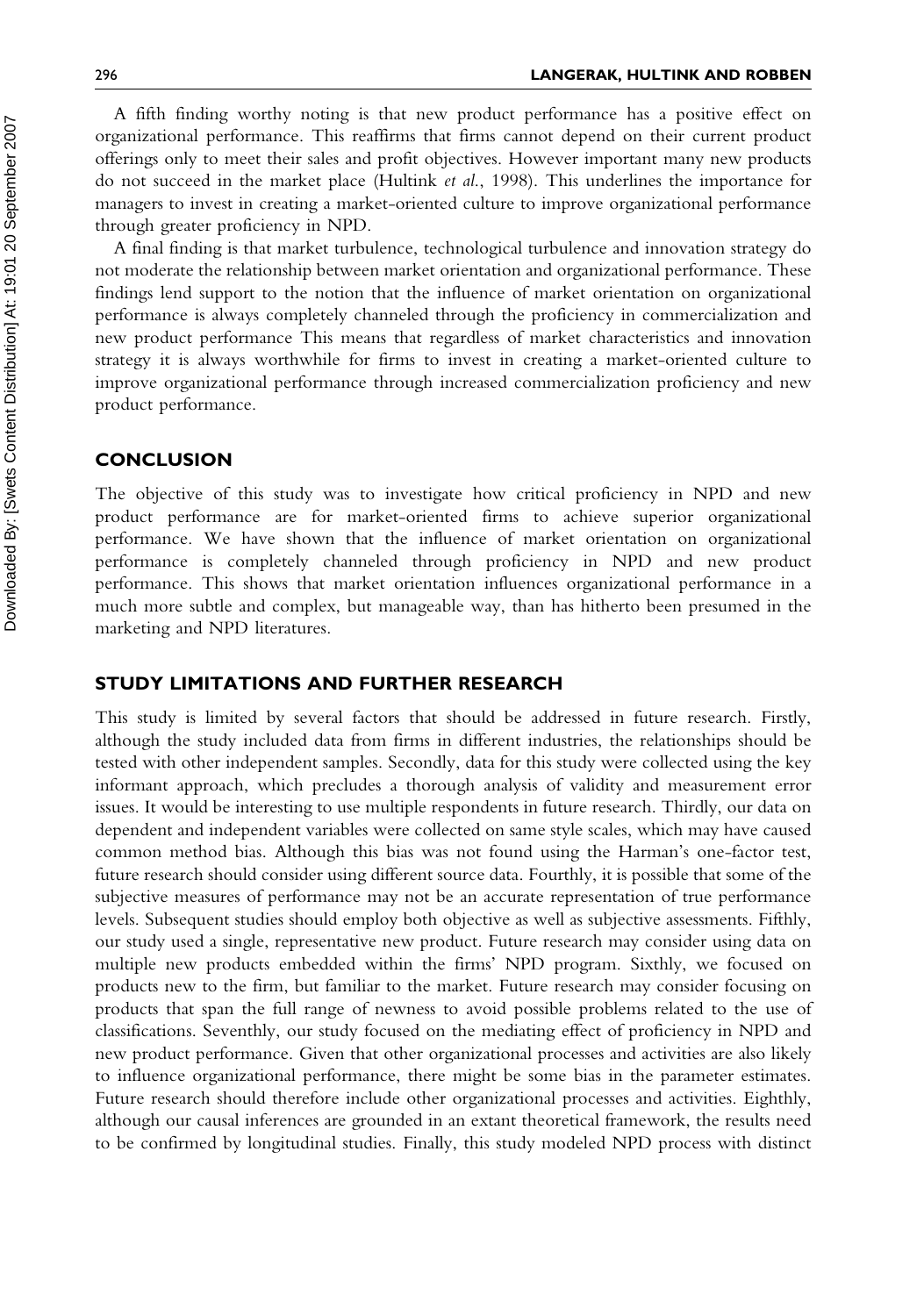activities. Future research may consider modeling this phase with overlapping activities, and fuzzy go decisions at different stages.

## **REFERENCES**

- Atuahene-Gima, K. (1995) An exploratory analysis of the impact of market orientation on new product performance: a contingency approach. Journal of Product Innovation Management 12(4), 275–93.
- Atuahene-Gima, K. (1996) Market orientation and innovation. Journal of Business Research 35(2), 93-103.
- Bagozzi, R.P., Yi, Y. and Phillips, L.W. (1991) Assessing construct validity in organizational research. Administrative Science Quarterly 36(3), 421-58.
- Baker, W.E. and Sinkula, J.M. (1999a) The synergistic effect of market orientation and learning orientation on organizational performance. Journal of the Academy of Marketing Science  $27(4)$ ,  $411-27$ .
- Baker, W.E. and Sinkula, J.M. (1999b) Learning orientation, market orientation, and innovation: integrating and extending models of organizational performance. Journal of Market Focused Management 4, 295–308.
- Baron, R.M. and Kenny, D.A. (1986) The moderator-mediator variable distinction in social psychological research: conceptual, strategic, and statistical considerations. Journal of Personality and Social Psychology 51(6), 1173–82.
- Cooper, R.G. (1979) The dimensions of industrial new product success and failure. Journal of Marketing 43, Summer, 93–103.
- Cooper, R.G. (1988) Predevelopment activities determine new product success. Industrial Marketing Management 17(2), 237–48.
- Cooper, R.G. (1994) Third-generation new product processes. Journal of Product Innovation Management  $11(1), 3-14.$
- Cooper, R.G. and Kleinschmidt, E.J. (1986) An investigation into the new product process: steps, deficiencies, and impact. Journal of Product Innovation Management 3(2), 71–85.
- Cooper, R.G. and Kleinschmidt, E.J. (1994) Screening new products for potential winners. IEEE Transactions on Engineering Management 22(4), 24–30.

Crawford, C.M. and Di Benedetto, C.A. (2002) New Products Management, 7th Edn, Homewood, IL: Irwin.

- Deshpandé, R. and Farley, J.U. (1998) Measuring market orientation: generalization and synthesis. Journal of Market Focused Management 2(3), 213–32.
- Deshpandé, R., Farley, J.U. and Webster, F.E. (1993) Corporate culture, customer orientation and innovativeness in Japanese firms: a quadrad analyses. Journal of Marketing 57, January, 23–37.
- Dess, G.G. and Robinson, R.B. (1984) Measuring organizational performance in the absence of objective measures: the case of the privately held firms and conglomerate business units. Strategic Management Journal 5(3), 265–73.
- Drazin, R. and Schoonhoven, C.B. (1996) Community, population, and organization effects on innovation: a multilevel perspective. Academy of Management Journal 39(5), 1065-83.
- Fleiss, J.L. (1981) Statistical Methods for Rates and Proportions, 2nd Edn, Chichester: Wiley.
- Gatignon, H. and Xuereb, J.M. (1997) Strategic orientation of the firm and new product performance. Journal of Marketing Research 34, February, 77–90.
- Green, D.H., Barclay, D.W. and Ryan, A.B. (1995) Entry strategy and long term performance: conceptualization and empirical examination. Journal of Marketing 59(4), 1–16.
- Griffin, A. (1997) PDMA Rrsearch on new product development practices: updating trends and benchmarking best practices. Journal of Product Innovation Management 14(6), 429–58.
- Griffin, A. and Hauser, J.R. (1992) Patterns of communication among marketing, engineering, and manufacturing: a comparison between two new product teams. Management Science 38, March, 360-73.
- Griffin, A. and Page, A.L. (1996) PDMA success measurement project: recommended measures for product development success and failure. Journal of Product Innovation Management 13(6), 478-96.
- Han, J.K., Kim, N. and Srivastava, R.K. (1998) Market orientation and organizational performance: is innovation a missing link? Journal of Marketing 62, October, 30–45.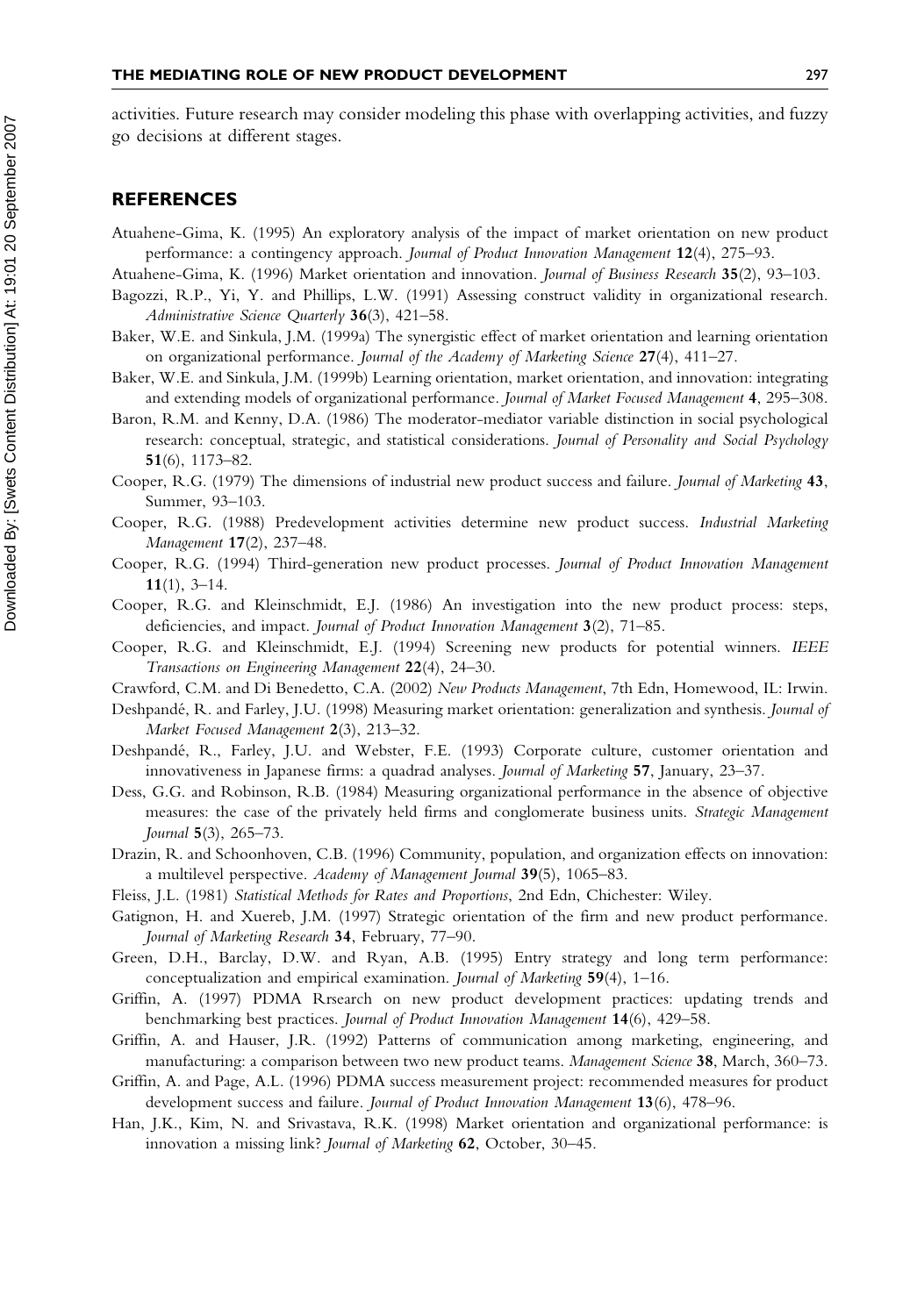- Homburg, C. and Pflesser, C.A. (2000) Multiple-layer model of market-oriented organizational culture: measurement issues and performance outcomes. Journal of Marketing Research 37, November, 449-62.
- Hultink, E.J., Griffin, A., Robben, H.S.J. and Hart, S. (1998) In search of generic launch strategies for new products. International Journal of Research in Marketing 15(3), 269-85.
- Hunt, S.D. and Morgan, R.M. (1995) The comparative advantage theory of competition. Journal of Marketing 59, April, 1–15.
- Jaworski, B.J. and Kohli, A.K. (1993) Market orientation: antecedents and consequences. Journal of Marketing 57, July, 53–70.
- Kirca, Ahmet H., Jayachandran, S. and Bearden, W.O. (2005) Market orientation: a meta-analytic review and assessment of its antecedents and impact on performance. Journal of Marketing  $69(2)$ , 24–41.
- Kleinschmidt, E.J. and Cooper, R.G. (1991) The impact of product innovativeness on performance. Journal of Product Innovation Management 8(4), 240–51.
- Kohli, A.K. and Jaworski, B.J. (1990) Market orientation: the construct, research propositions and managerial implications. Journal of Marketing 54, April, 1–18.
- Langerak, F. (2001) Effects of market orientation on the behaviors of salespersons and purchasers, channel relationships, and performance of manufacturers. International Journal of Research in Marketing 18(3), 221–34.
- Lambkin, M. (1988) Order of entry and performance in new markets. Strategic Management Journal 9, Special Issue, 127–40.
- Lukas, B.A. and Ferrell, O.C. (2000) The effect of market orientation on product innovation. Journal of the Academy of Marketing Science 28(2), 239-47.
- Maidique, M. and Zirger, B.J. (1984) A study of success and failure in product innovation: the case of the US electronics industry. IEEE Transactions on Engineering Management 31(4), 192-203.
- Matsuno, K. and Mentzer, J.T. (2000) The effects of strategy type on the market orientation-performance relationship. Journal of Marketing 64, October, 1–16.
- Moorman, C. (1995) Organizational information processes: cultural antecedents and new product outcomes. Journal of Marketing Research 32, August, 318-35.
- Naman, J.C. and Slevin, D.P. (1993) Entrepreneurship and the concept of fit: a model and empirical tests. Strategic Management Journal 14, February, 137–53.
- Narver, J.C. and Slater, S.F. (1990) The effect of market orientation on business profitability. Journal of Marketing 54, October, 20–35.
- Narver, J.C. and Slater, S.F. (1998) Additional thoughts on the measurement of market orientation. Journal of Market Focused Management 2(1), 233-6.
- Pelham, A.M. and Wilson, D. (1996) A longitudinal study of the impact of market structure, firm structure, strategy and market orientation culture on dimensions of small firm performance. Journal of the Academy of Marketing Science 24(1), 27–43.
- Ruekert, R.W. (1992) Developing a market orientation: an organizational strategy perspective. International Journal of Research in Marketing 9, August, 225–45.
- Rust, R.T. and Cooil, B. (1994) Reliability measures for qualitative data: theory and implications. Journal of Marketing Research 31, February, 1–14.
- Slater, S.F. and Narver, J.C. (1994a) Does competitive environment moderate the market orientationperformance relationship? Journal of Marketing 58, January, 46–55.
- Slater, S.F. and Narver, J.C. (1994b) Market orientation, customer value, and superior performance. Business Horizons 37, March–April, 22–8.
- Slater, S.F. and Narver, J.C. (2000) The positive effect of market orientation on business profitability: a balanced replication. Journal of Business Research 48(1), 69-73.
- Song, X.M. and Montoya-Weiss, M.M. (1998) Critical development activities for really new versus incremental products. Journal of Product Innovation Management 15(2), 124–35.
- Song, X.M. and Parry, M.E. (1996) What separates Japanese new product winners from losers. Journal of Product Innovation Management 13(5), 422-39.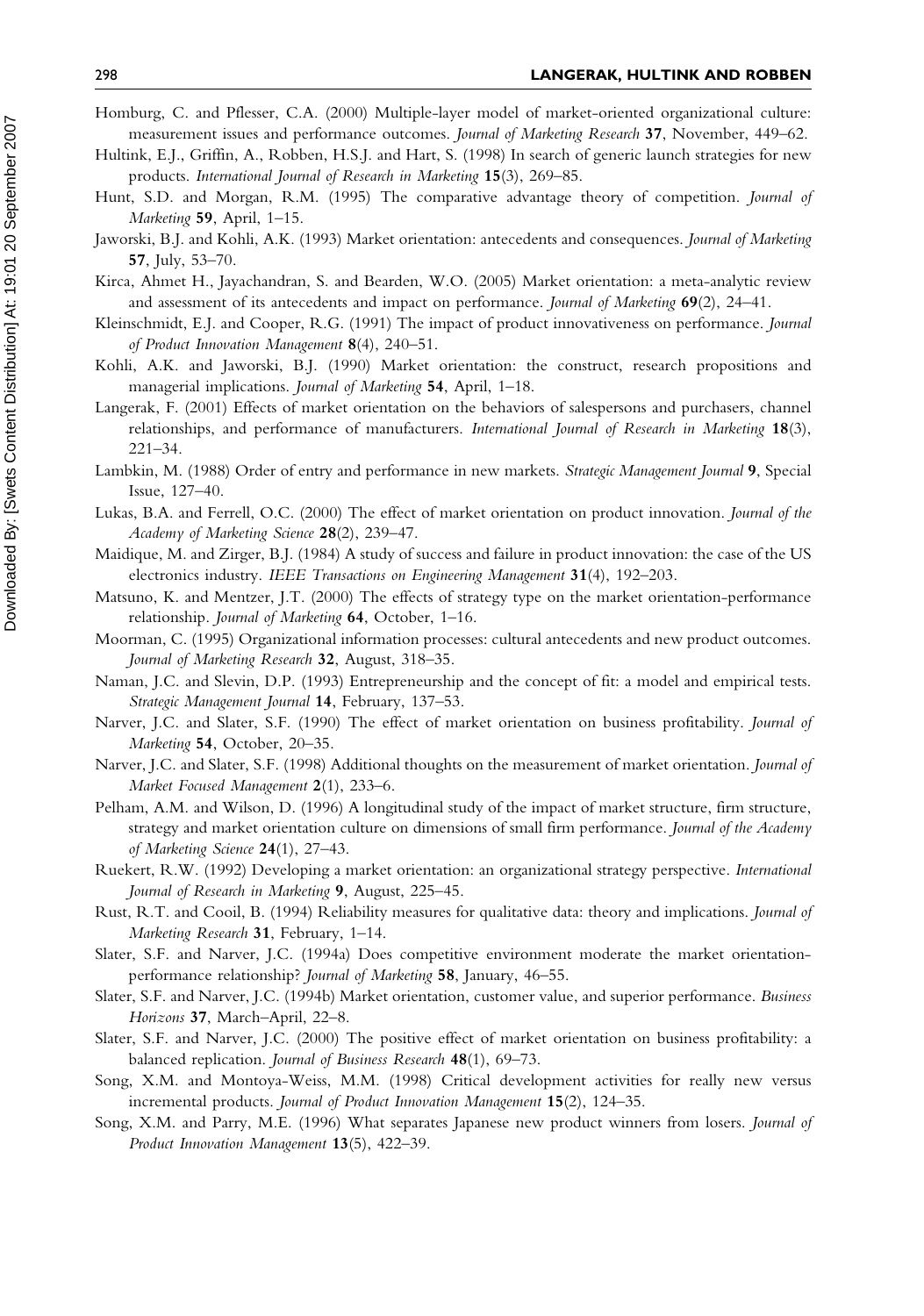#### THE MEDIATING ROLE OF NEW PRODUCT DEVELOPMENT **THE MEDIATING** 299

- Song, X.M. and Parry, M.E. (1997a) The determinants of Japanese new product successes. Journal of Marketing Research 34, February, 64–76.
- Song, X.M. and Parry, M.E. (1997b) A cross-national comparative study of new product development processes: Japan and the United States. Journal of Marketing 61, April, 1–18.
- Song, X.M., Souder, W.E. and Dyer, B. (1997) A causal model of the impact of skills, synergy, and design sensitivity on new product performance. Journal of Product Innovation Management 14(2), 88-101.
- Steenkamp, J.B.E.M. and Van Trijp, H.C.M. (1991) The use of LISREL in validating marketing constructs. International Journal of Research in Marketing 8(4), 283–99.
- Subramanian, R. and Gopalakrishna, P. (2001) The market orientation-performance relationship in the context of a developing economy: an empirical analysis. Journal of Business Research 53(1), 1-13.
- Terwiesh, C., Loch, C. and Niederkofler, M. (1998) When product development performance makes a difference: a statistical analysis in the electronics industry. Journal of Product Innovation Management 15(1),  $3 - 15$ .
- Troy, L.C., Szymanski, D.M. and Varadarajan, P.R. (2001) Generating new product ideas: an initial investigation of the role of market information and organizational characteristics. Journal of the Academy of Marketing Science 29(1), 89–101.
- Zirger, B.J. and Maidique, M.A. (1990) A model of new product development. Management Science 36(7), 867–83.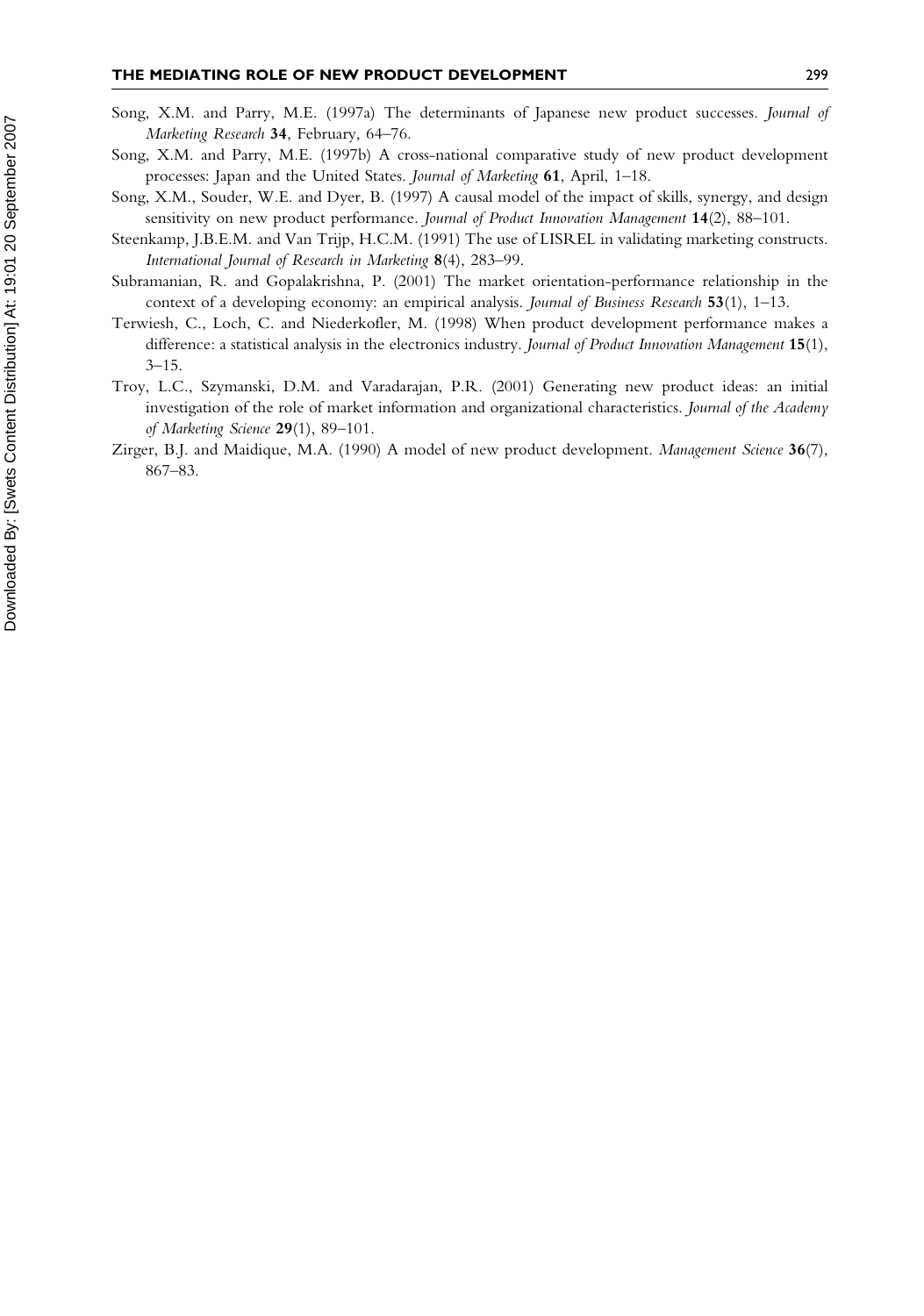# APPENDIX A: DEFINITION OF NEW PRODUCT DEVELOPMENT ACTIVITIES IN THE THREE STAGES

# Predevelopment Stage

### Strategic planning

N Comprises the preliminary assessment of NPD resource requirements, market opportunities and strategic directives.

# Idea generation

• Relates to the generation and elaboration of potential solutions to strategic opportunities.

# Idea screening

• Relates to the evaluation of potential solutions to strategic opportunities.

# Business analysis

N Involves an extensive assessment of the new product's resource requirements, market opportunities, risks and strategic directives.

# Development Stage

# Concept development

• Comprises the execution of the marketing and technical tasks required for converting new product ideas into well-defined customer attributes that fulfill customers' needs and desires.

# Concept testing

• Relates to the activities of alpha testing (i.e., with employees) and beta testing (i.e., with suppliers and customers) of the new product's concept.

# Prototype development

• Relates to the execution of the technical and marketing tasks required for converting the customer attributes into engineering attributes.

# Prototype testing

• Comprise the activities related to alpha and beta testing of the prototype.

### Product development

• Relates to the designing, engineering and building of the product.

# Product testing

• Relates to the in-house and out-house testing of the product.

# Commercialization Stage

### Market testing

N Relates to the activities required for testing the physical product and launch tactics in the target market.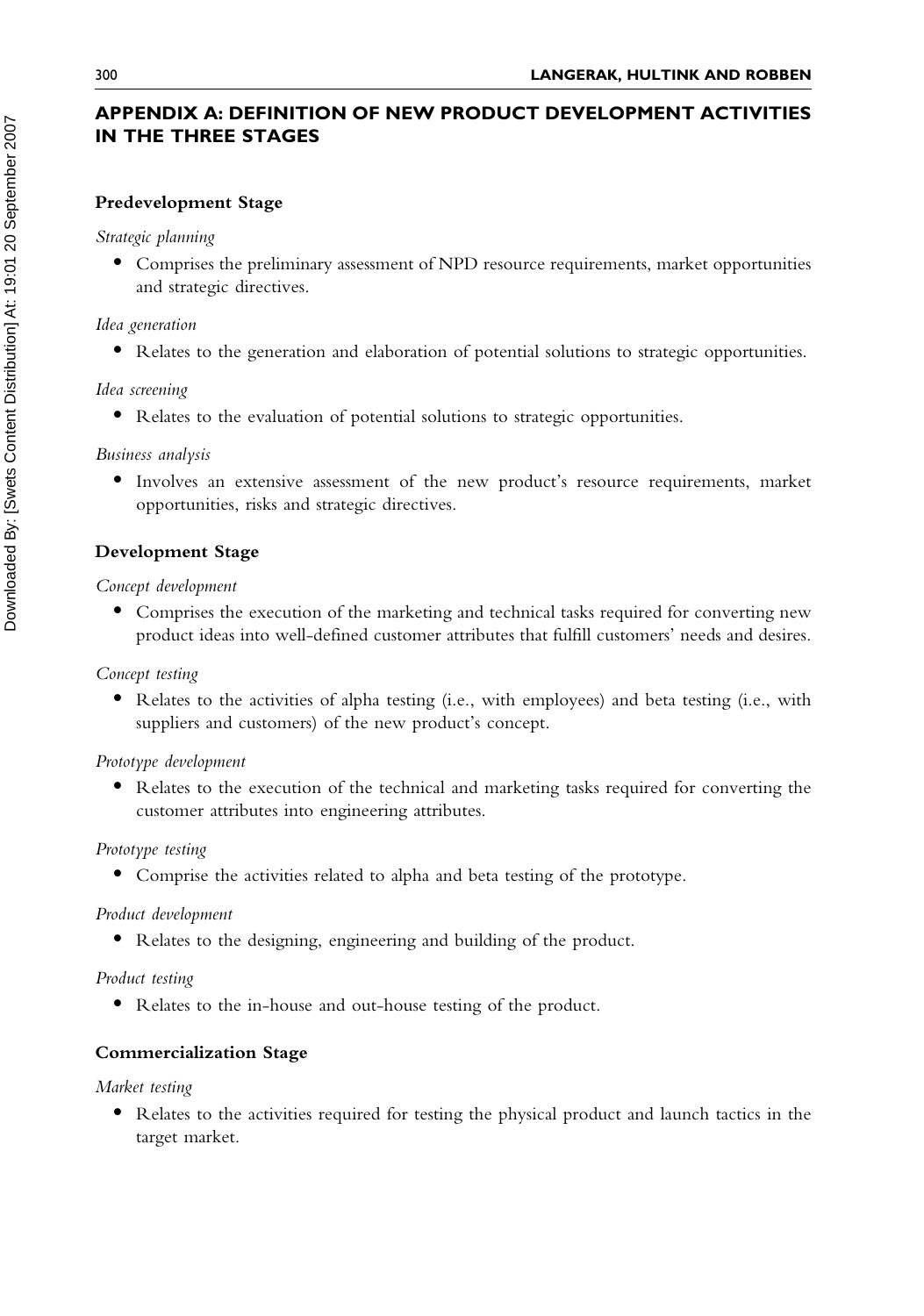#### Launch budgeting

N Involves a budgeting task required to develop, implement and monitor launch strategy and tactics.

# Launch strategy

• Involve the tasks required for answering the what, where, when and why to launch questions (e.g., segmenting, targeting and positioning),

# Launch tactics

N Tasks related to the marketing mix decisions: product tactics, distribution, pricing and promotion.

# APPENDIX B: RESULTS OF THE SORTING TASK

|                        | Predevelopment<br>Stage: | Stage: | Development Commercialization Total<br>Stage: |   | Number of<br>interjudge<br>agreements |
|------------------------|--------------------------|--------|-----------------------------------------------|---|---------------------------------------|
| <b>NPD Activities:</b> |                          |        |                                               |   |                                       |
| • Strategic planning   | 8                        | 0      | 0                                             | 8 | 28 (8*7)/2                            |
| • Idea generation      | 8                        | 0      | 0                                             | 8 | 28 (8*7/)2                            |
| • Idea screening       | 8                        | o      | 0                                             | 8 | 28 (8*7)/2                            |
| • Business analysis    |                          |        | 0                                             | 8 | $21 (7*6)/2$                          |
| • Concept development  | 2                        | 6      | 0                                             | 8 | $15(6*5)/2$                           |
| • Concept testing      |                          |        | 0                                             | 8 | $21 (7*6)/2$                          |
| • Prototype            |                          |        |                                               | 8 | $21 (7*6)/2$                          |
| development            |                          |        |                                               |   |                                       |
| • Prototype testing    | 0                        |        |                                               | 8 | $21 (7*6)/2$                          |
| • Product development  |                          | n      |                                               | 8 | $15(6*5)/2$                           |
| • Product testing      |                          | 5      | 3                                             | 8 | $10(5*4)/2$                           |
| • Market testing       | 0                        |        |                                               | 8 | $21 (7*6)/2$                          |
| • Launch budgeting     |                          | o      |                                               | 8 | $21 (7*6)/2$                          |
| • Launch strategy      | 2                        | o      | 6                                             | 8 | $15(6*5)/2$                           |
| • Launch tactics       | O                        |        |                                               | 8 | $21 (7*6)/2$<br>286                   |

Notes: Proportion of interjudge agreement=286/392 ((14\*8\*7)/2)=0.73 PRL reliability=0.99

Cohen's Kappa=0.61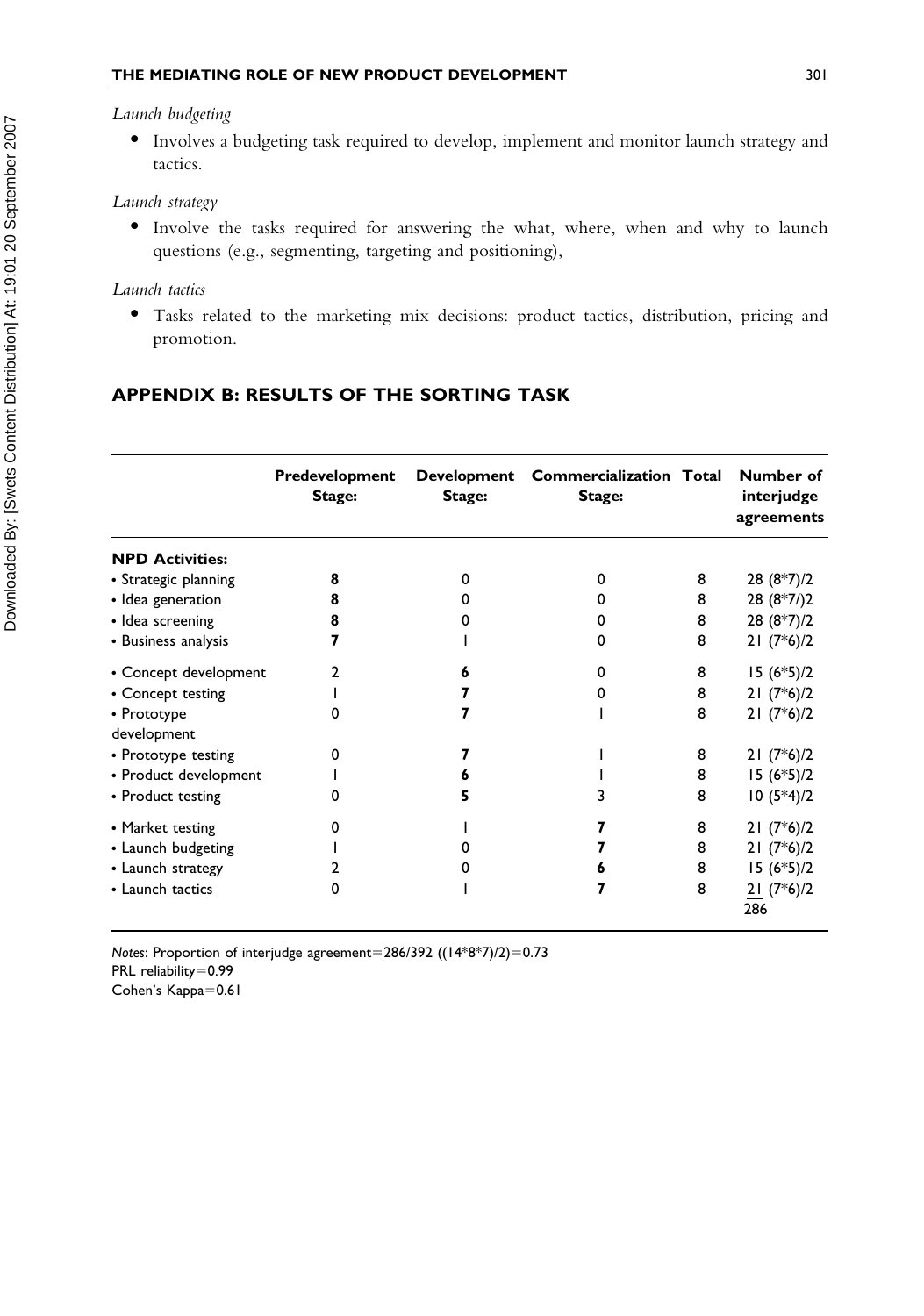Please use the following scale to indicate your extent of agreement about how well each of the following statements is an accurate description of your firm. Here:  $1 =$ strongly disagree,  $7 =$ strongly agree.

# Market Orientation

Customer orientation:

- Our firm gathers information about customers' needs
- Our firm has insight into the buying process of customers\*
- Our firm consults customers to improve the quality of service
- Our firm handles customers' complaints well
- Our firm involves customers in decisions that affect the relationship
- Our firm looks for ways to offer customers more value\*
- Our firm treats customers as partners

Competitor orientation:

- Our firm knows whether competitors are open to complaints by customers\*
- Our firm knows why customers continue buying from competitors
- Our firm knows whether customers buying from competitors are satisfied\*
- Our firm knows how competitors maintain relationships with customers\*
- Our firm monitors customers buying from competitors
- Our firm knows why customers switch to competitors
- Our firm knows which products competitors offer customers
- Our firm knows in what way competitors attract customers Proficiency in idea screening:

### Inter-functional coordination:

- Our firm's departments coordinate their contacts with customers
- Our firm's departments jointly satisfy customers' needs
- Our firm's departments are collectively responsible for the relationship with customers\*
- Our firm's departments jointly visit customers' plants\*
- Our firm's departments take decisions that affect the relationship with customers collectively
- Our firm's departments are collectively aware of the importance of the relationship with customers
- Our firm's departments coordinate their activities aimed at customers

#### Instructions Instructions

The following activities are frequently part of a new product development process. During the development of the new product that you selected, how well was each of the following activities undertaken? Here: 1=done very poorly or mistakenly omitted altogether, 7=done excellently, and numbers between 1 and 7 indicate various degrees of proficiency.

# Predevelopment Stage

Proficiency in strategic planning:

- Initial assessment of the required investments, time, and risk of the project
- Establishing a timetable for the project
- Determining estimated expenditures for the project
- Scheduling project tasks within the approved budget for the project\*
- Defining team members' responsibilities
- Scheduling project tasks within the approved timetable for the project\*

#### Proficiency in idea generation:

- Determining market characteristics and trends
- Determining technological trends
- Involving lead users to generate product ideas
- Involving lead suppliers to generate product ideas\*
- Using brainstorming techniques to generate new product ideas\*

- Submitting product idea to customers for testing
- Submitting product idea to suppliers for testing
- Submitting product idea to employees for testing
- Interpreting findings from in-house and outhouse testing of product idea

#### Proficiency in business analysis:

- Conducting a detailed market study
- Identifying appeal characteristics that would differentiate and sell the product.
- Determining required investments, time, and risk of the project
- Establishing milestones for measuring performance and progress

Note: \* Item deleted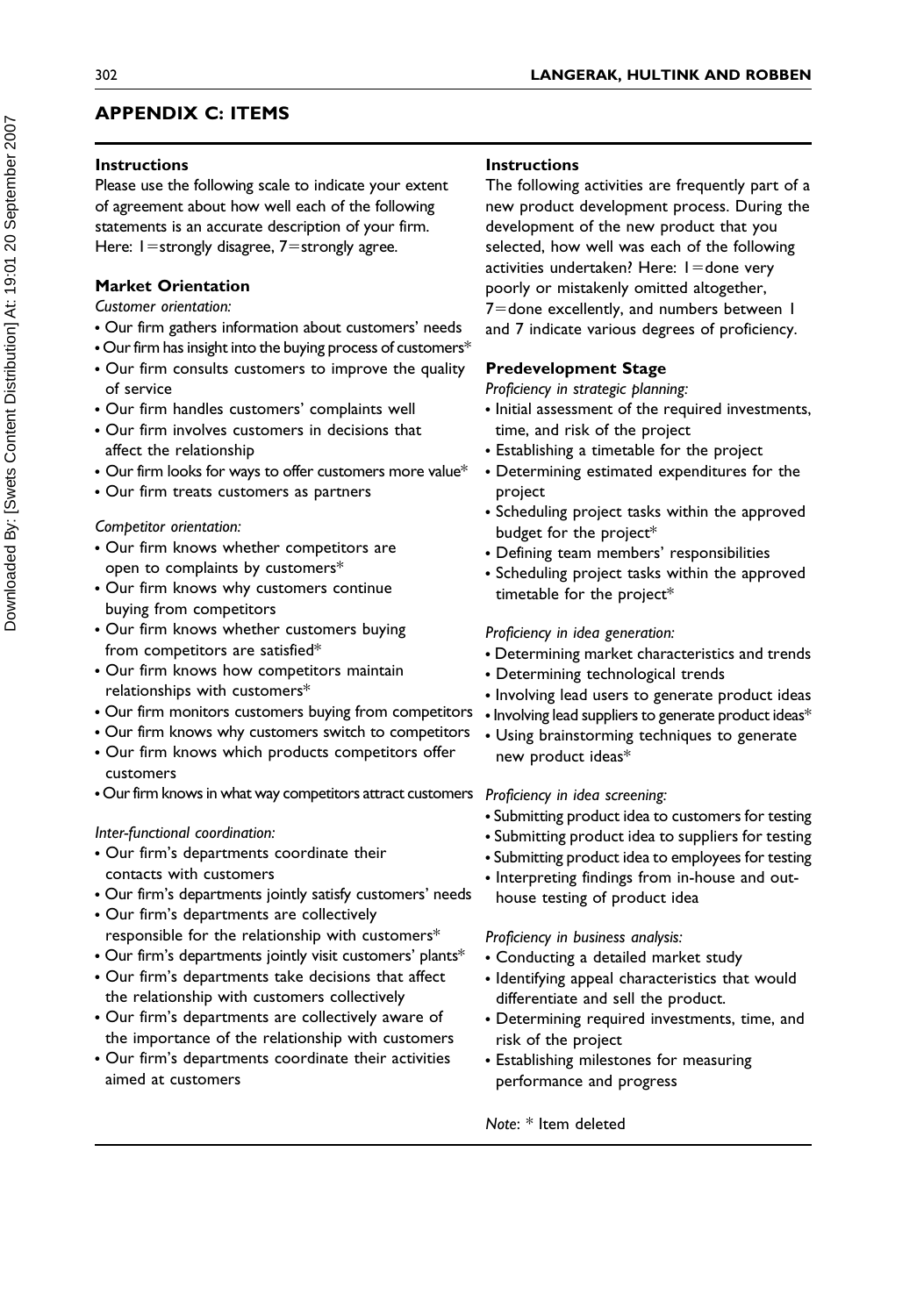# **Continued**

#### Instructions Instructions

The following activities are frequently part of a new product development process. During the development of the new product that you selected, how well was each of the activities undertaken? Here:  $1 =$ done very poorly or mistakenly omitted altogether,  $7=$  done excellently, and numbers between 1 and 7 indicate various degrees of proficiency.

#### Development Stage

Proficiency in concept development:

- Expanding the idea into a full product concept
- Determining specifications of the product concept
- Designing the product concept

#### Proficiency in concept testing:

- Selecting customers and suppliers to evaluate product concept\*
- Submitting product concept to customers for testing
- Submitting product concept to suppliers for testing
- Submitting product concept to employees testing
- Interpreting findings from in-house and out-house testing of product concept

#### Proficiency in prototype development:

- Translating the product concept into prototype
- Designing technical specifications prototype
- Designing functional specifications prototype
- $\cdot$  Developing the prototype $^*$

#### Proficiency in prototype testing:

- Submitting prototype to customers for testing
- Submitting prototype to suppliers for testing
- Submitting prototype to employees for testing\*
- Interpreting findings from in-house and out-house testing of prototype

#### Proficiency in product development:

- Determining final specifications of the product
- Designing the product
- Developing the product

#### Proficiency in product testing:

- Submitting product design to customers for testing
- Submitting product design to suppliers for testing\*
- Submitting product design to employees for testing
- Interpreting findings from in-house and out- house testing of product design

The following activities are frequently part of a new product development process. During the development of the new product that you selected, how well was each of the following activities undertaken? Here: 1=done very poorly or mistakenly omitted altogether,  $7=$  done excellently, and numbers between 1 and 7 indicate various degrees of proficiency.

#### Commercialization Stage

Proficiency in market testing:

- Selecting customers for testing market acceptance
- Submitting the product to customers for in-use testing
- Submitting the product to employees for in-use testing\*
- Submitting the marketing program to customers for testing
- Interpreting results from market testing program

#### Proficiency in launch budgeting:

- Determining advertising expenditures
- Determining distribution expenditures
- Determining launch budget
- Allocating the launch budget

#### Proficiency in launch strategy:

- $\cdot$  Segmenting the market<sup>\*</sup>
- Selecting target customer groups
- Selecting the new product's positioning
- $\cdot$  Determining launch objectives $^*$
- Formulating the growth strategy
- Establishing standards to judge new product's performance and market acceptance\*

#### Proficiency in launch tactics:

- Selecting channels of distribution
- Determining the new product's price
- Designing marketing communication mix
- Designing product mix
- Determining role of sales force in launch\*

Note: \* Item deleted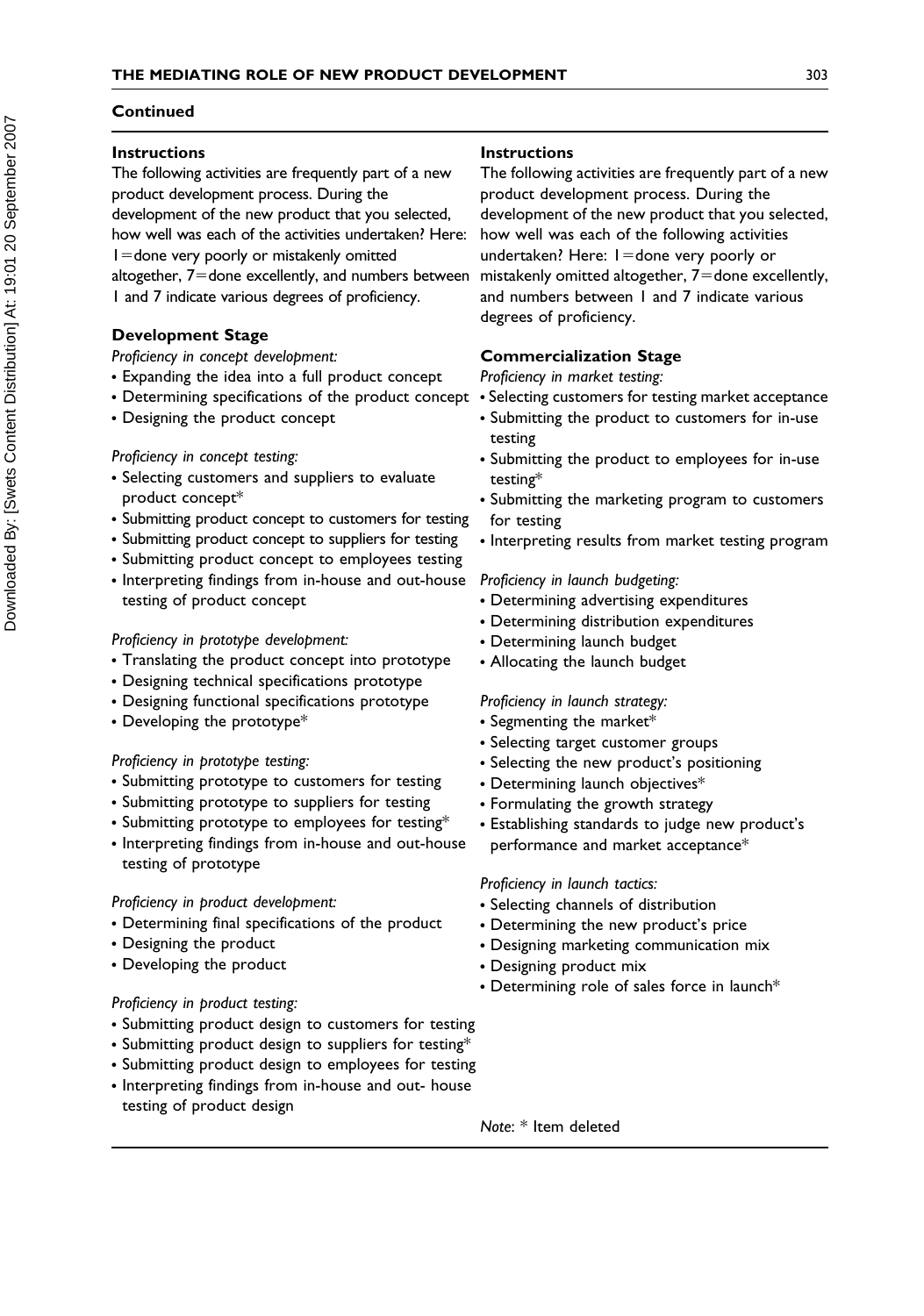# **Continued**

# Instructions Instructions

Please use the following scale to indicate your extent of agreement about how well the new product you selected has performed on each of the performance indicators mentioned below. Here:  $1=$ very poor and  $7 =$ very good.

# New product performance

Market level measures:

- $\cdot$  Unit volume goals\*
- Met revenue goals
- Met sales growth goals
- Met market share goals

Financial measures:

- ROI or IRR
- Met profitability goals
- Met contribution margin goals\*
- Development costs

# Customer acceptance measures:

- Customer acceptance
- Customer satisfaction
- Number of customers\*
- $\cdot$  Customer competitive advantage\*

### Product level measures:

- Met performance specifications\*
- $\bullet$  Met quality specifications\*

### Timing measures:

- Launch on time
- Time-to-market
- $\cdot$  Break even time\*

# **Instructions**

Please use the following scale to indicate your extent of agreement about how well your firm has performed over the last year relative to competitors on each of the performance indicators mentioned below. Here:  $1=$ very much poorer and  $7=$ very much better.

Please use the following scale to indicate your extent of agreement about how well each of the following statements is an accurate description of the market environment your firm operates in. Here:  $1 =$ strongly disagree,  $7 =$ strongly agree.

# Market turbulence

- In our market customer preferences change quite a bit over time
- In our market customers tend to look for new products all the time
- In our market new customers tend to have needs that are different from those of existing customers

# Technological turbulence

- In our market the technology is changing rapidly
- In our market it is difficult to forecast where the technology will be in the near future
- In our market technological changes provide big opportunities

# Innovation strategy

Please indicate which description fits your firm's innovation strategy best:

- Technological innovator
- Technological follower